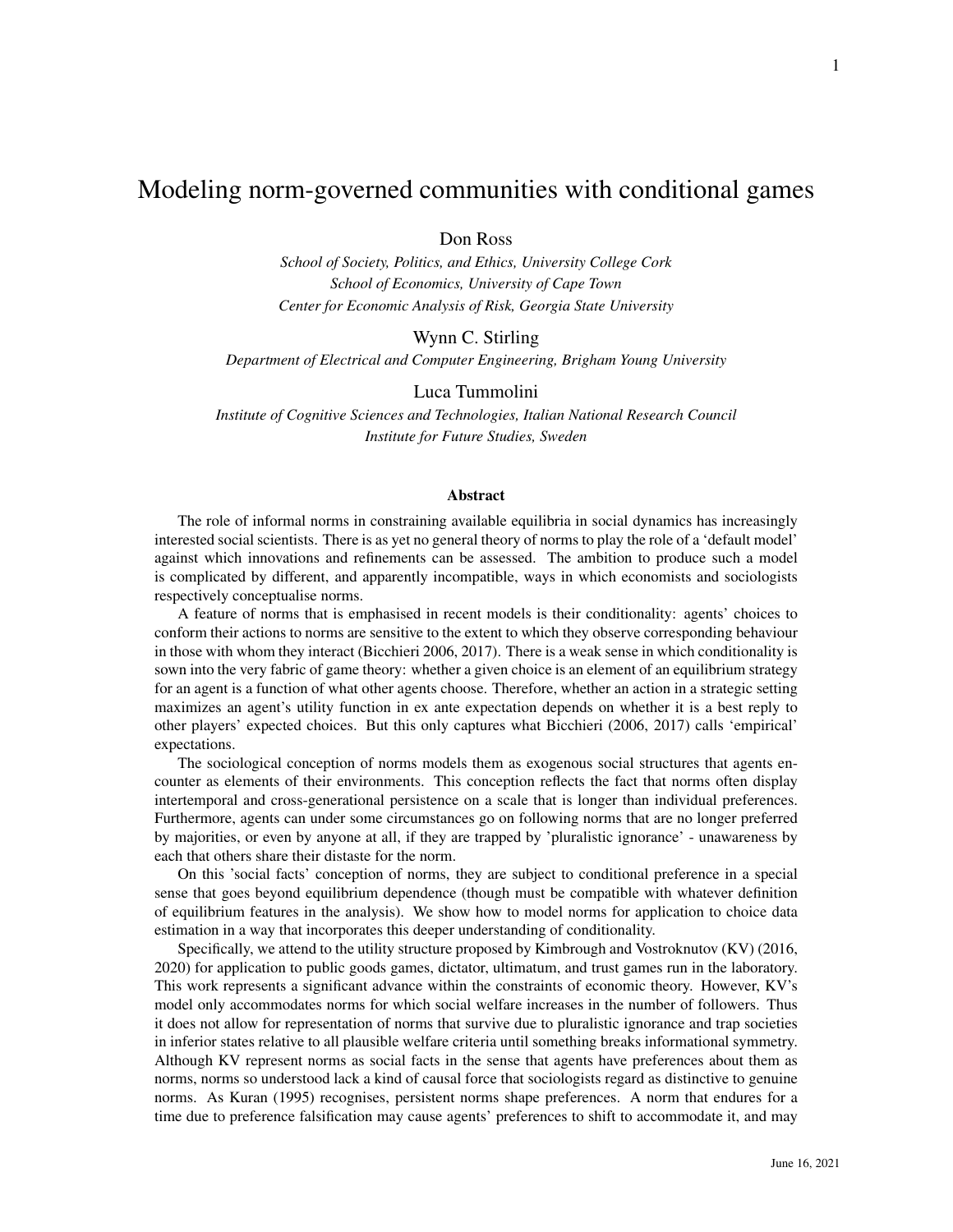consequently cease to be a barrier to Pareto improvement because it alters the location of the Pareto frontier, even while leaving market-valued wealth or income unimproved. That is, there are social adaptive preferences. Such endogenous preference change is generally beyond the reach of economic theory, for good reasons.

We model sociological dynamics of norm formation by using the resources of conditional game theory (Stirling 2012, 2016). This extension of standard game theory is designed to bring the social phenomenon of mindshaping (Zawidzki 2013) within the ambit of strategic choice. Mindshaping occurs when agents coordinate with one another by aligning partially uncertain preferences. The model we develop is not intended to improve or replace the KV model of choice under norms. It is, rather, intended to represent a strategic process by which the norms that the KV models treat as exogenous arise. The games we model and those modelled by KV mutually constrain one another according to a relationship described by Ross (2005) under the label of 'game determination'. This can be understood, as a step along a path to unifying sociological and economic theory in the formalism of game theory, conservatively using only established game solution concepts.

After presenting and simulating our formal model, we extend the account of Binmore (1994, 1998) by inserting our sociological 'layer' between his evolutionary and static game-theoretic analyses of norms. Specifically, the relationship between the sociological and economic analyses is analogous to the Nash program for using cooperative and noncooperative game theory in tandem to exploit the strengths and avoid the limitations of each.

JEL codes: A12, A13, C70, D84, D85, D91

### 1 Introduction

The role of informal norms in constraining available equilibria in social dynamics has been a subject of steadily increasing interest among social scientists. There is as yet no general theory of norms to play the role of a 'default model' against which innovations and refinements can be assessed. This is partly because there is not a consensus on whether it is better to model a general phenomenon of norm responsiveness, with specific normative contents treated as varying with circumstances, or whether emphasis should instead be given to exploring the functionality of specific norms - for, e.g., fairness, reciprocity, modesty, patriotism, etc. - as separate exercises, with general normativity being treated as an emergent construct. The latter approach is typically referred to as the 'social preferences' approach, and as such has been criticised for lack of desirable generality (Binmore 2010; Smith and Wilson 2019). Among efforts to model norm responsiveness in general, some influential models from economics are those of Bernheim (1994), Sugden (1998), Brock and Durlauf (2001), and Michaeli and Spiro (2015, 2017), which have inspired some experimental applications (Andreoni and Bernheim 2009; Andreoni, Nikiforakis, and Siegenthaler 2017).

One feature of norms that is now emphasised in almost all models is their *conditionality*: agents' choices to conform their actions to norms are often sensitive to the extent to which they observe corresponding behaviour in those with whom they interact. Bicchieri (2006, 2017) distinguishes unconditional norms sharply from conditional ones, following the Kantian tradition in regarding the former as the special domain of morality. For reasons explored by Binmore (1994, 1998, 2005), we are not persuaded that the distinction is sufficiently behaviorally stable to bear the weight that Bicchieri assigns to it. That is, we suspect that only a very rare and unusual kind of agent would go on following a norm if this was costly to her and she expected literally *no one* else to also follow it. This skepticism, about the empirical extent of morality in Kant's sense, only strengthens the idea that normative conditionality is central to understanding choice-sensitive sociality (as opposed to the hardwired sociality of ants, termites, and cells) and ethics.

There is a weak sense in which conditionality is sown into the very fabric of game theory: whether a given choice is an element of an equilibrium strategy for an agent is a function of what other agents choose. Therefore, whether an action in a strategic setting maximizes an agent's utility function in *ex ante* expectation depends on whether it is a best *reply* to other players' expected choices. But this only captures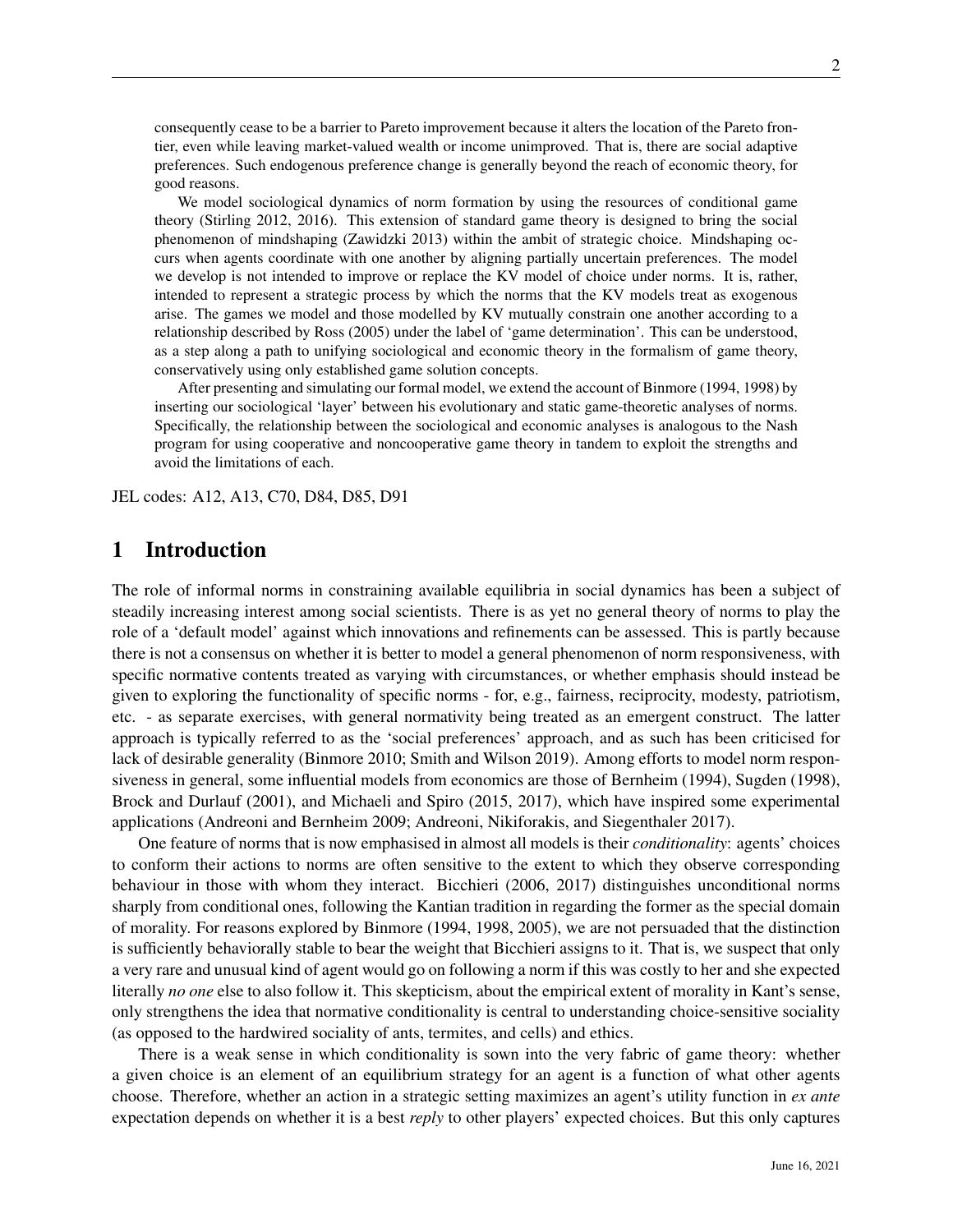what Bicchieri (2006, 2017) calls 'empirical' expectations, expectations about what others will in fact do, and, in conditions of uncertainty about utility functions, what others expect others to do, and expect others to expect others to do, and so on recursively. These kinds of expectations are modeled using well developed game-theoretic solution concepts, including Bayes-Nash equilibrium (Harsanyi 1967) and quantal response equilibrium (McKelvey and Palfrey 1995; Goeree, Holt, and Palfrey 2016), and, for extensive-form games, sequential equilibrium (Kreps and Wilson 1982). Conditional responses can therefore, in principle, be purely implicit in best-response patterns across ranges of games.

The conception of norms of interest to us here, however, models them as exogenous social structures that agents encounter as elements of their environments. Agents can then have (conditional or unconditional) preferences and beliefs about whether they themselves, and other agents with whom they interact, regulate their choices, or *should* regulate their choices, by reference to them. This conception reflects the generally accepted empirical fact that norms display intertemporal and cross-generational persistence on a scale that is longer than individual preferences. Furthermore, as discussed and modelled by Kuran (1995), agents can under some circumstances go on following norms that are no longer preferred by majorities, or even by anyone at all, if something (e.g., fear of shame, or of the secret police) systematically interferes with revelation of true preferences.

On this 'social facts' (Gilbert 1989) conception of norms, we might suppose that they are subject to conditional preference in a special sense that goes beyond equilibrium dependence (though must be compatible with whatever definition of equilibrium features in the analysis). This is at the heart of Bicchieri's (2006, 2017) proposed special utility structure for application to games in which expectations about norms are relevant to choice. As reviewed in Ross, Stirling, and Tummolini (2021), Bicchieri and her various co-authors have, however, tended to fall back on formulations more consistent with the social preferences approach when analysing data from their own experimental lab.

Here we focus attention on models for application to choice data estimation that remain consistent with a 'social facts' conception of norms. Specifically, we attend to the utility structure proposed by Kimbrough and Vostroknutov (KV) (2016) for application to public goods games, dictator, ultimatum, and trust games run in the laboratory. This work represents a significant advance with respect to marrying generality and identifiability in choice data. However, we aim to deepen understanding of it as a model of real empirical normative dynamics by embedding it in a richer framework.

For reasons we will indicate, GV's model only accommodates norms for which social welfare increases in the number of followers. Nor does it allow for an agent to persistently follow a norm she would be better off abandoning. Thus it does not allow for representation of 'Kuran cases', that is, norms that survive due to pluralistic ignorance and trap societies in inferior states relative to all plausible welfare criteria until something breaks informational symmetry. As the KV (2016) model is constructed to describe the specific class of social dilemma games indicated above, and is not intended to be general, it might be objected that in doing this we patch a tyre that isn't losing any air. However, as we describe in the Discussion section of the paper, the subsequently developed general model of Kimbrough and Vostroknutov (2020a) also excludes Kuran cases.

Kuran cases remain out of reach of KV's models for a deep reason. Although KV represent norms as social facts in the sense that agents have preferences about them *as* norms, norms so understood lack the kind of *causal force* that sociologists regard as distinctive to genuine norms. As Kuran (1995) recognises, *persistent norms shape preferences*. A norm that endures for a time due to preference falsification may cause agents' preferences to shift to accommodate it, and may consequently cease to be a barrier to Pareto improvement because it alters the location of the Pareto frontier, even while leaving market-valued wealth or income unimproved. That is, there are *social* adaptive preferences. Individual adaptive preferences are often regarded as phenomena that undermine standard normative economics. This is because they seem inconsistent with the idea of consumer sovereignty that in turn supports welfarism, the doctrine that the best economic policy is the one that most efficiently satisfies subjective preferences (Sen 1992). As we discuss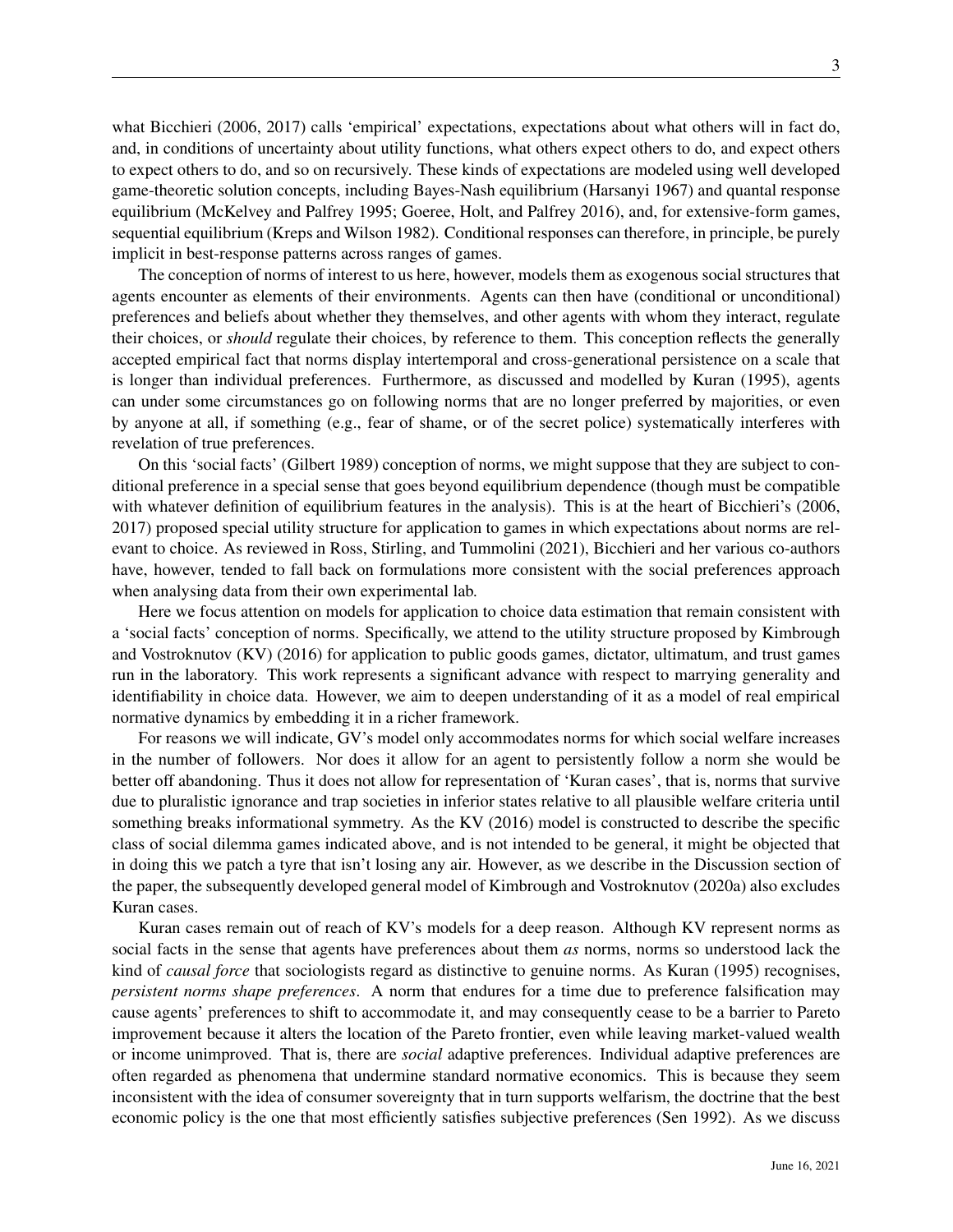in Section 4, the implications of social adaptive preferences for normative economics are more nuanced and arguably more interesting. As with individual adaptive preferences, they are sometimes defensive responses to oppression, of sub-cultures or sub-communities, but they are also the basis of often celebrated 'expansions of the moral circle' (Singer 1981).

Such endogenous preference change is of course generally beyond the reach of standard game theory. We model it by appealing to the resources of *conditional game theory* (Stirling 2012, 2016). This is an extension of standard game theory that is designed to bring the social phenomenon of *mindshaping* (Zawidzki 2013) within the ambit of strategic choice. Mindshaping occurs when agents coordinate with one another by aligning partially uncertain preferences. Genuine norms, we argue, are products of mindshaping.

KV's models remain within the compass of standard game theory, and in most applications of interest to economists there are good reasons for this, as we will discuss. The model we develop is thus not intended to improve or replace either the KV2016 special model or the KV2020 general model of choice under norms. It is, rather, intended to represent a strategic process by which the norms that the KV models treat as exogenous arise. The games we model and those modelled by KV mutually constrain one another according to a relationship described by Ross (2005) under the label of 'game determination'. As we explain, this can be understood, following Ross (2014), as step along a path to unifying sociological and economic theory in the formalism of game theory, conservatively using only established game solution concepts. By unification we do not intend a relationship in which one traditional disciplinary approach crowds out the other. Disciplinary cosmopolitans need not promote homogenisation.

The paper is constructed as follows. In Section 2 we explain its motivations in more detail, and relate these to the motivations underlying the KV2016 special model of norm-governed social dilemma games. In Section 3 we compare simulations of play of a representative such game, the public goods game, using, respectively, KV's model based on application of standard game theory and our construction of a model using the resources of conditional game theory (CGT). Section 4 discusses wider implications of this comparison. In particular, we sketch a conception of an interdisciplinary account of norms in which sociological and economic analyses play distinct but complementary roles. Their relationship is characterised as analogous to the Nash program for using cooperative and noncooperative game theory in tandem to exploit the strengths and avoid the limitations of each. Section 5 concludes and looks toward follow-up work.

### 2 Between mindreading and mindshaping: modelling norms in game theory

If norms are generally conditional, then agents playing games in norm-governed social contexts are under pressure to form expectations by making inferences about the normative attitudes of other players. As KV wrote in a 2013 Working Paper that was the ancestor of KV2016, "one way of thinking about social cognition is that an important part of 'theory of mind' is the ability to infer social norms from context". They here refer to the extensive literature on 'mindreading' (see Nichols and Stich 2003). Where conditional norms are in play, mindreading goes beyond Bayesian updating of priors about other players' preferences based on observations of their actions, because normative preferences will be revealed by choices only when their activating conditions happen to be satisfied.

Zawidzki (2013) argues that mindreading is, in general, much more difficult than theorists have tended to assume, given the evidence available to participants in the typical interactions that mindreading hypotheses are intended to explain. Zawidzki musters substantial evidence that most phenomena that other theorists have characterised as instances of mindreading are in fact manifestations of mind*shaping* processes, in which interacting parties exert influence on one another to generate alignment of mutually attributed preferences and beliefs. This interpretation of evidence is set within a wider *externalist* conception of the ontology of 'propositional attitudes' (PAs), such as belief and desire, that has become the dominant view among philosophers (Dennett 1987; McClamrock 1995; Clark 1997; Bogdan 1997). According to externalists,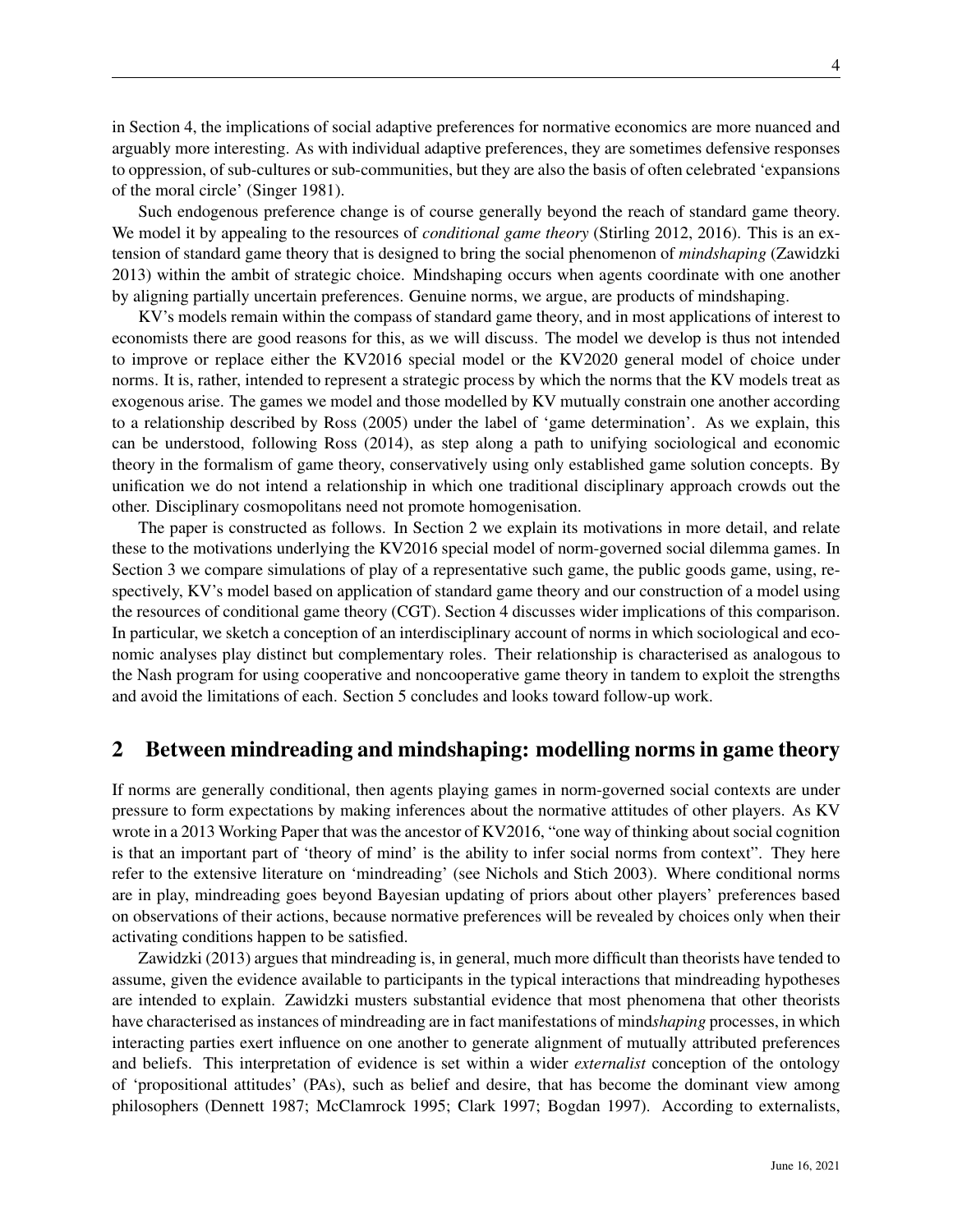PAs are not private psychological states of individuals that must be inferred from behaviour, but publicly negotiated *interpretations* of relatively consistent *patterns* in behaviour (including verbal behaviour) that people use to make sense of one another and construct their own images of themselves as relatively coherent selves with unfolding biographies that comprise meaningful narratives. Mindshaping is typically relatively effortless and implicit because it is simply equivalent to the normal interpersonal construction of shared social reality.

Zawidzki does not deny that successful mindreading sometimes occurs. But it is necessary only in circumstances where a party to an interaction is thought to be concealing or misrepresenting their selfascribed beliefs or preferences, perhaps for strategic reasons, or where there is asymmetry between parties in the sophistication with which contents of PAs are distinguished and articulated (e.g., a psychotherapist and a patient, a parent and a child, or a scientific analyst and a research subject). Zawidzki argues, based on review of experiments by cognitive scientists, that successful mindreading in such cases is far from assured; and that when mindreading *is* successful it depends on foundations of prior mindshaping with respect to background beliefs and preferences that provide contextual leverage for inference.

Mindshaping processes are not amenable to easy representation in game-theoretic or economic models because they involve changes in preferences and beliefs. In game theory and economics, preferences, in particular, define the utilities associated with outcomes. Furthermore, agents in economics are implicitly individuated by utility functions. Finally, since games with imperfect information typically involve strategic signaling and screening of information about which players hold relevant beliefs, or about types of players where types are distinguished by their preference profiles, it is natural to interpret games between people as models of mindreading rather than mindshaping.

One way of understanding mindshaping is as describing the psychological dynamics of *socialisation*. This could be socialisation of a child or adolescent person into normative adulthood, or of an immigrant into a community, or of a new employee into a corporate culture. These are phenomena typically regarded as the domain of sociologists rather than economists. One might frame the division of labour between sociology and economics, in the context of a unified social scientific perspective as follows: sociologists study the dynamics of agent formation, that is, mindshaping processes, which are preconditions for applications of economics to people who still face coordination challenges *given* maintained preferences and beliefs. Sometimes this coordination is brought about transparently by competitive markets or analysis of games of perfect information, and sometimes it is brought about by mindreading modeled as the calculation of Bayesian equilibria in games where some strategy sets contain  $>1$  node.

In our view this division of labour, while operating tolerably well in general, needs special management where the modeling of norms is concerned. After developing their special model of norms for ultimatum, dictator, public goods, and trust games, KV (2016) write that "[t]he most important unanswered question ... and the one that we hope this research will encourage others to ask, is 'where do norms come from?'" (p. 635). Their subsequent general model addresses this question in *one* sense: according to that model, different norms arise for different strategic contexts, but always as solutions to a general problem of minimising aggregate dissatisfaction with actual outcomes by comparison with achievable counterfactual alternatives. Binmore (1994, 1998), on the other hand, extensively addresses the question in a more fundamental sense, appealing to evolutionary psychology to explain why people are sensitive to norms in the first place. And we might turn to evolutionary game theory to account for general features of human sensitivity to normative influence. In abstracting away from individual agents entirely, explanations that rely on evolutionary modeling are obviously long-run models while KV's models, in which agents with fixed preferences maximise utility, are short-run ones. Though there is not yet a standard account of the ways in which the long-run models constrain the short-run models, there is no shortage of formal work relating evolutionary and classical game-theoretic solution concepts (e.g. Weibull 1995), or of careful reflection on the nature of their consilience (Binmore 1994, 1998; Gintis 2009, 2016).

Ross (2005, 2006, 2008) argues that a crucial middle layer of analysis, between evolutionary and stan-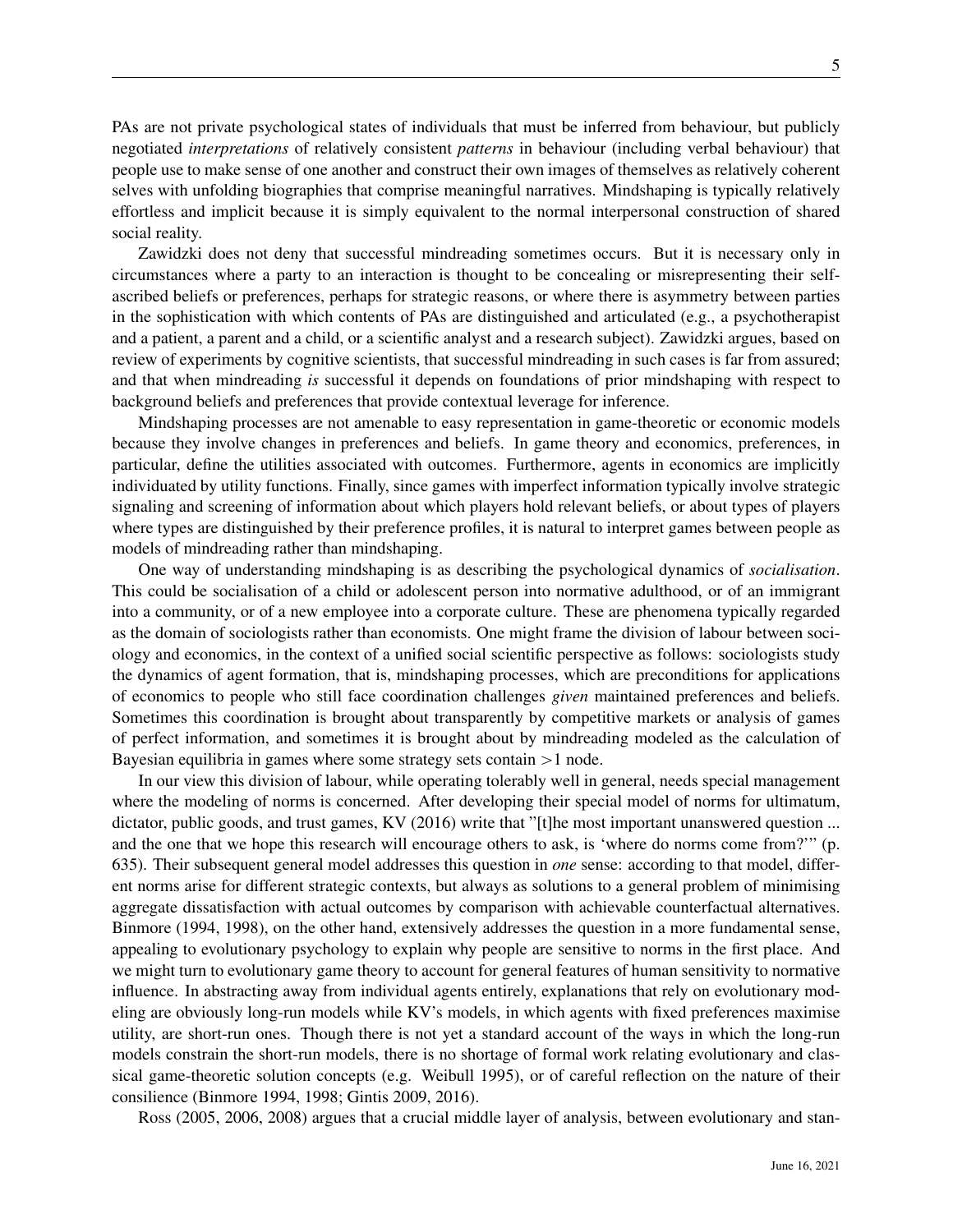6

dard game-theoretic analysis, has been largely neglected in the literature. In evolutionary models there are no individual agents. In standard game-theoretic ones they appear fully formed, with stable utility functions (see also Davis 2010). As discussed above, however, individuals are socialised into relative stability with respect to preferences (and beliefs) by mindshaping. Furthermore, mindshaping has a strategic dimension in which already socialised agents play essential roles, and less-than-fully socialised 'patients' co-develop their own agency by strategically blending accommodation, resistance, and creativity. Ross has therefore been motivated to seek modeling approaches that, unlike purely evolutionary models, preserve agency, while also allowing for representation of preferences that shift under social pressure.

The basic device that Ross (2006, 2008) exploits to try to achieve this ambition is an overlapping generations model, lifted from its traditional macroeconomic setting (Samuelson 1958) and applied in a microeconomic, game-theoretic environment. He models what he calls 'game determination' using non-terminating sequences of extensive-form games across generations of agents (in which generations can, depending on the intended scale of analysis, include different life stages of a single biological individual). Each sequential triplet of games has the following structure. The first stage, the 'determining' game  $G'_{1}$ , involves players who adhere to norms, understood following Binmore (1994, 1998) as equilibrium selection devices, along with 'pre-socialised' players whose utility functions are generated by replicator dynamics that represent natural selection (including Baldwin effects) of human psychology. The outcomes of determining games are rules (extensive-form structures and strategy sets) of the 'determined' game stage  $G_2$  that follows. All players' utility functions in all stages incorporate, to an exogenously parameterised degree, interest in the welfare of their descendants over a horizon of two subsequent periods. Pre-socialised players implicitly choose norms these successors will be endogenously motivated to follow given the structure of the determined game  $G_2$  that is selected from among the equilibria of the determining game  $G'_{1}$ . In  $G_2$  the pre-socialised agents are replaced by socialised successors, who might or might not have modified the norms of their 'tutors'. Determined games, which involve only socialised players, represent bargaining over distributions of resources that generate relative bargaining power in the subsequent determining game  $G'_{3}$ . In  $G'_{3}$  agents who played  $G'_{1}$  as socialised agents have died, replaced by pre-socialised descendants. This pattern iterates indefinitely.

Ross intended this game determination model to be a more or less literal implementation of the account given by Binmore (1994, 1998). It was thus acknowledged to be incomplete in the same respects that Binmore's philosophical theory is incomplete. First, it allows no scope for altruism about the interests of non-descendants, so coalitions of interests can only arise implicitly in the underlying replicator dynamics. But clearly humans often choose to participate in coalitions. An implication of this is that, as in the special model of KV2016, there is no scope for representation of norms that prescribe differential treatment of in-group and out-group members. Third, normative influence, i.e. mindshaping, is exclusively intergenerational, and there is none between generational peers. Fourth, the model is not general, in that the modeler can freely choose the parametric structures specifying interest in descendants' welfare; and the parametric structures governing these interests as between socialised and pre-socialised agents must be chosen independently because socialised agents live for two periods and pre-socialised agents live for only one period.

The game determination model's retention of a core restriction of standard game theory, that no agent's utility function changes, is also the main source of the limitations identified above. These limitations are removed in the more radically innovative *conditional game theory* (CGT) of Stirling (2012, 2016).

The primary motivation for CGT is the insight that, just as agents adjust uncertain beliefs on the basis of observing beliefs of others, so they may resolve ambivalent preferences by comparing them with preferences of others in cultural or commercial or political reference groups. CGT is characterised by Ross and Stirling (2021) as the formal theory of mindshaping. The core technical manoeuvre in the construction of the theory is to apply the syntax of epistemic probability to the practical domain, i.e., to incentivised choice. It is therefore equipped to model what might be regarded as cognitive dynamics using data compatible with revealed preference theory.

There are three stages involved in representing and solving a conditional game: socialisation, diffusion,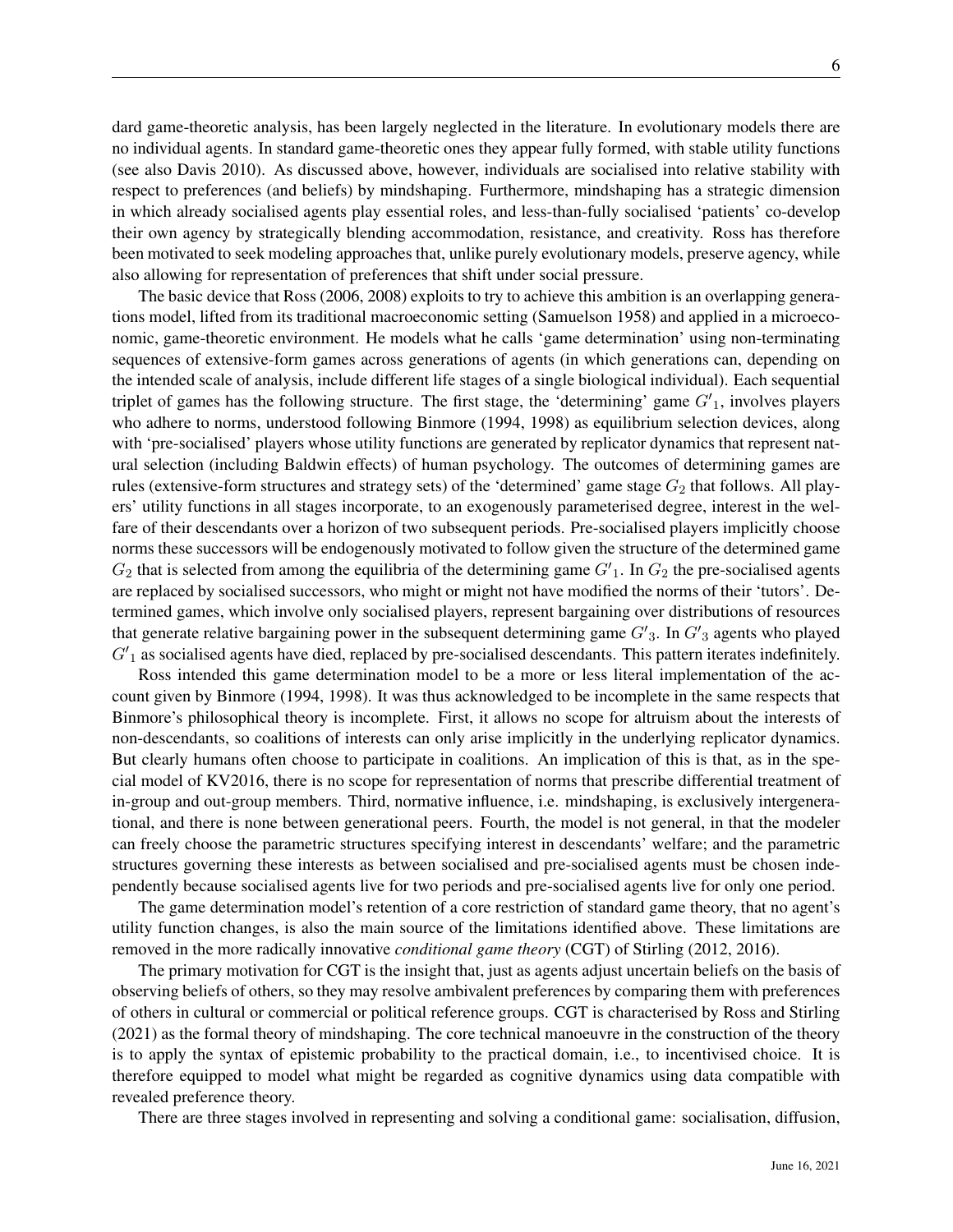and deduction. Socialisation is achieved by expressing preferences via *conditional payoffs* that reflect modulation by agents of their utility structures as functions of the preferences of those who socially influence them. This form of conditional reasoning is formally analogous to the use of conditional probabilities to modulate beliefs as functions of statistical influence. Just as a set of statistically dependent random variables can be expressed as a directed graph (a Bayesian network) with random variables as the vertices and conditional probabilities as the edges, so a community of socially influenced agents can be expressed as a directed graph (a *social influence network*) with agents as the vertices and conditional payoffs as the edges. Then, by formal analogy to the way in which statistical dependency is diffused throughout a Bayesian network to create the joint probability of the random variables as the product of the individual conditional probabilities, social influence is diffused throughout a social influence network to create a *coordination function* as the product of the individual conditional payoffs. In epistemology individual probabilities of the random variables are deduced from the joint probability by marginalisation; so, analogously, in CGT socially influenced payoffs of the individual agents are deduced from the coordination function by marginalisation. Following marginalisation, games are solved by application of standard equilibrium concepts for normal-form games (e.g., Nash equilibrium, quantal response equilibrium). CGT is equivalent to standard noncooperative game theory if no social influence exists ( i.e., a social influence network has no edges), which might be because no agents are *ex ante* ambivalent about their preferences, and the conditional payoffs thus are identical to categorical payoffs.

As originally developed in Stirling (2012) and Tummolini and Stirling (2020), conditional game theory was restricted to acyclic networks, thereby confining the theory to hierarchical networks in which influence flows are unidirectional. However, Ross and Stirling (2021) extend the theory to account for cyclic influence by applying Markov chain convergence theory. Ross, Stirling and Tummolini (2021) further extend the theory to incorporate choice under uncertainty (following a specification of Prelec 1998) and maximisation by agents of rank-dependent utility (Quiggin 1982).

The reader can consult a more formal outline of the core features of CGT in (online) Appendix A.

Philosophically, we view the relationship between game determination theory (GDT) and CGT as follows. We are convinced that, as a matter of empirical fact, the processes studied by sociologists influence the interactions studied by economists. However the mechanism that transmits this influence comes ultimately to be modelled mathematically, we expect Ross's (2005) philosophical account to apply to it. But for now we reserve 'GDT' for what is actually on the table by way of real theory, namely, Ross's specific (2006, 2008) overlapping-generations model. Then we can say that both GDT and CGT aim to represent mindshaping. Because GDT preserves a one-to-one mapping of agents to utility functions, it is more conservative in its way of extending standard noncooperative game theory. But the price of this is high: it can only represent intergenerational mindshaping. CGT, in also capturing peer-to-peer mindshaping, is much more general. This also comes with a cost: CGT cannot usefully be applied to extensive-form games in which solutions rely on identification of outcomes with fixed preferences. Of course a normal-form game is formally a set of extensive-form games. When a normal-form game with categorical preferences is 'relaxed' in CGT to allow for conditional preferences, the associated set of extensive-form games typically explodes. As we argue in Section 4, this apparent cost merely reflects the scale shift between economic and sociological modeling. GDT, we now believe, should be viewed as an ultimately unviable prototype account of mindshaping because it attempts to force sociological processes into the modelling space of economics. Following arguments in Ross (2014), we believe that good interdisciplinary unifications should show how disciplines can make complementary contributions while remaining distinct in the formal operations specified by their general theories. The kind of complementarity we have in mind is exemplified in the application in Section 3 below. But it is *merely* exemplified. The project of theoretically specifying general mechanisms by which sociological processes and economic interactions constrain one another awaits future work. We will return to sketch the challenge less cryptically at the end of the paper.

With this context in place, we return to KV's modeling. The concept of mindshaping, while gaining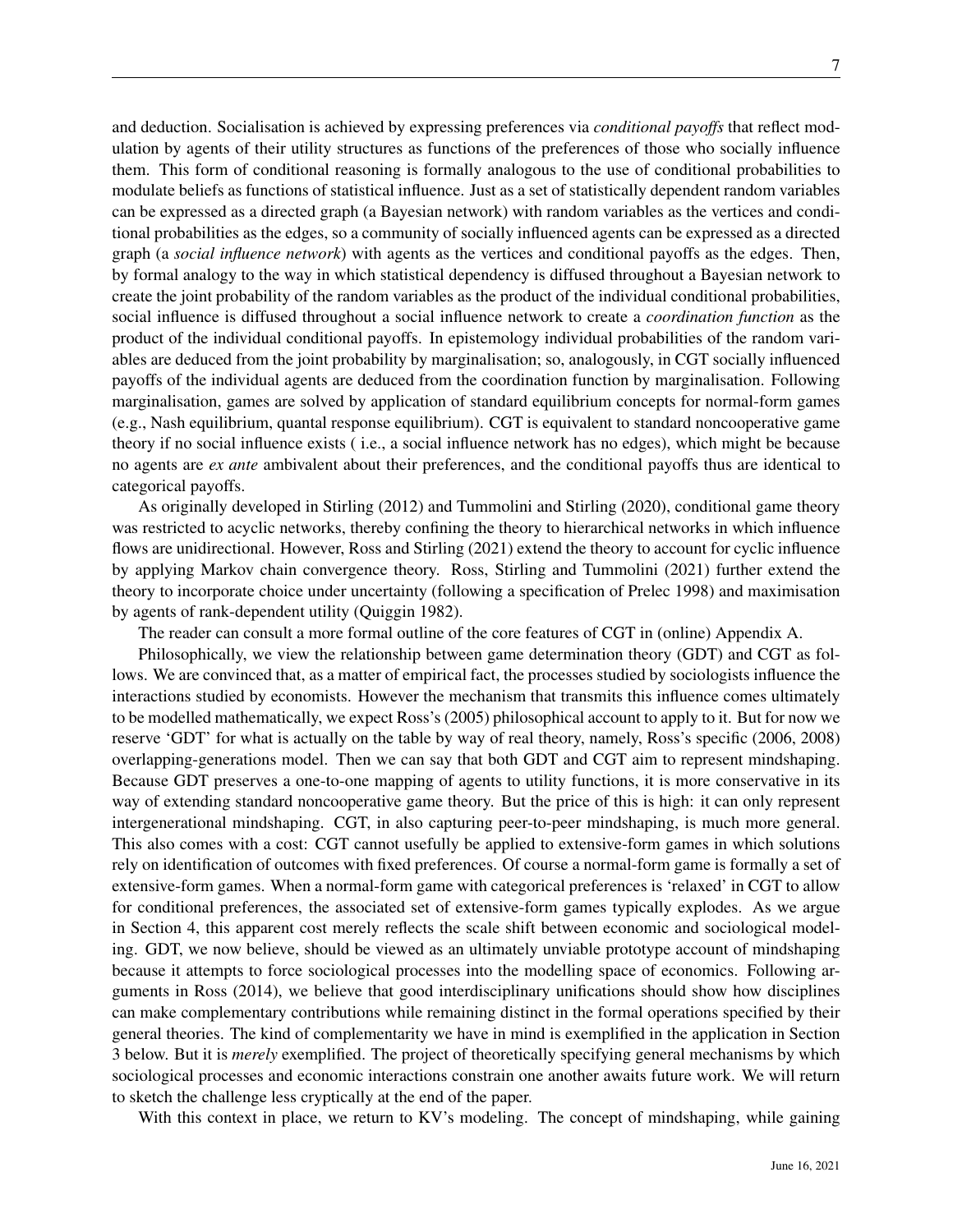ground in cognitive science, has yet to appear in an economics journal as far as we can determine, so it is unsurprising that KV don't mention it. However, we can identify two respects in which they appear to have such a concept in mind. First, in the general theory of KV2020a they assume that players can exercise 'empathy', which they frame following Adam Smith as a (generally true) belief that others are satisfied or dissatisfied with efficiency of outcomes in *similar* ways. Second, in KV (2020b) they argue that the complexity of inference required to identify equilibrium strategies given multiple possible outcomes and multiple players is formidable, and they model conditions under which players rationally cope with information limitations by adopting general 'moral principles' that trade off welfare (because the moral rules shrink choice sets in ways that can exclude some best replies given actual normative preferences) for ease of computational load. For example, members of a society might play a class of games (such as trust games) in a way that reflects normative preference for minimax solutions as regulative ideals, even when, with fully rational expectations and unbounded computational ability, they could identify an equilibrium that would deliver better payoffs even to the worst-off player. Since KV clearly do not imagine that individuals converge on moral principles independently, that such principles are established by a process like mindshaping seems to be the only plausible background assumption.

KV's appeal to empathy-based inference and to identification of general moral principles to avoid informational ambiguities closely echoes, though they do not cite, Binmore's (1994, 1998, 2005) account of institutionalised norms. Binmore takes the 'social contract' to be fundamentally about the distribution of resources conditional on variations in bargaining power. When KV model such games, their main results replicate Binmore's. Both Binmore and KV acknowledge that their accounts invite extensions. In Binmore's case, this is to bargaining games involving coalitional dynamics. For KV the next step, which they begin to develop outside their established axiomatic theory, is to situations involving entitlements to property and in-group / out-group discrimination.

KV's general model, as would be expected, does not generate predictions outside of specific contexts of application. For this reason, to compare a simulated implementation of a CGT model with KV's ideas, we focus on the special application they develop most explicitly, and test with an experiment, in which participants of varying sensitivity to norms play a Public Goods game. The model does not follow the social preferences approach in hypothesising dedicated norms of reciprocity or fairness. Instead, they conduct an independent pre-experiment designed to identify and estimate a parameter  $\phi_i \geq 0$  that indexes the sensitivity of player  $X_i$ 's choices to deviations from prevailing norms. We bypass critical assessment of the validity of this pre-experiment. Its most novel feature is exploitation rather than avoidance of a conjectural experimenter effect. In the experiment, subjects can either pay a cost to follow an exogenously suggested norm or not. KV assume that if some subjects pay the cost mainly in order to please the experimenters, this willingness to pay is a proxy for the subjects' beliefs that experimenters will approve of norm compliance as a character trait, since subjects have no other plausible incentive aside from possible self-signaling. Signaling to the experimenter and self-signaling here can be assimilated in Adam Smith's concept of the impartial spectator (Smith and Wilson 2019).

Building on previous work (Kessler and Leider 2012), KV propose that the human tendency to comply with social norms can be fruitfully described with a *norm-dependent* utility function like the following:

$$
u_i(x) = x - \phi_i |\eta - x| \tag{1}
$$

Here x corresponds to the agent's material payoff,  $\eta$  is the action that is most socially appropriate in a given context (the norm),  $\phi_i \geq 0$  is an individual parameter that specifies the individual sensitivity to norms, and the distance  $|\eta - x|$  between the socially appropriate action and the actual one captures the disutility from norm violation. When conceptualized in this way, norm-dependent utility is clearly not conceived as reflecting social preferences (in the technical sense), since the norm-following agent only cares about the extent to which the considered action conforms to the norm  $\eta$  and not about the payoff other agents derive.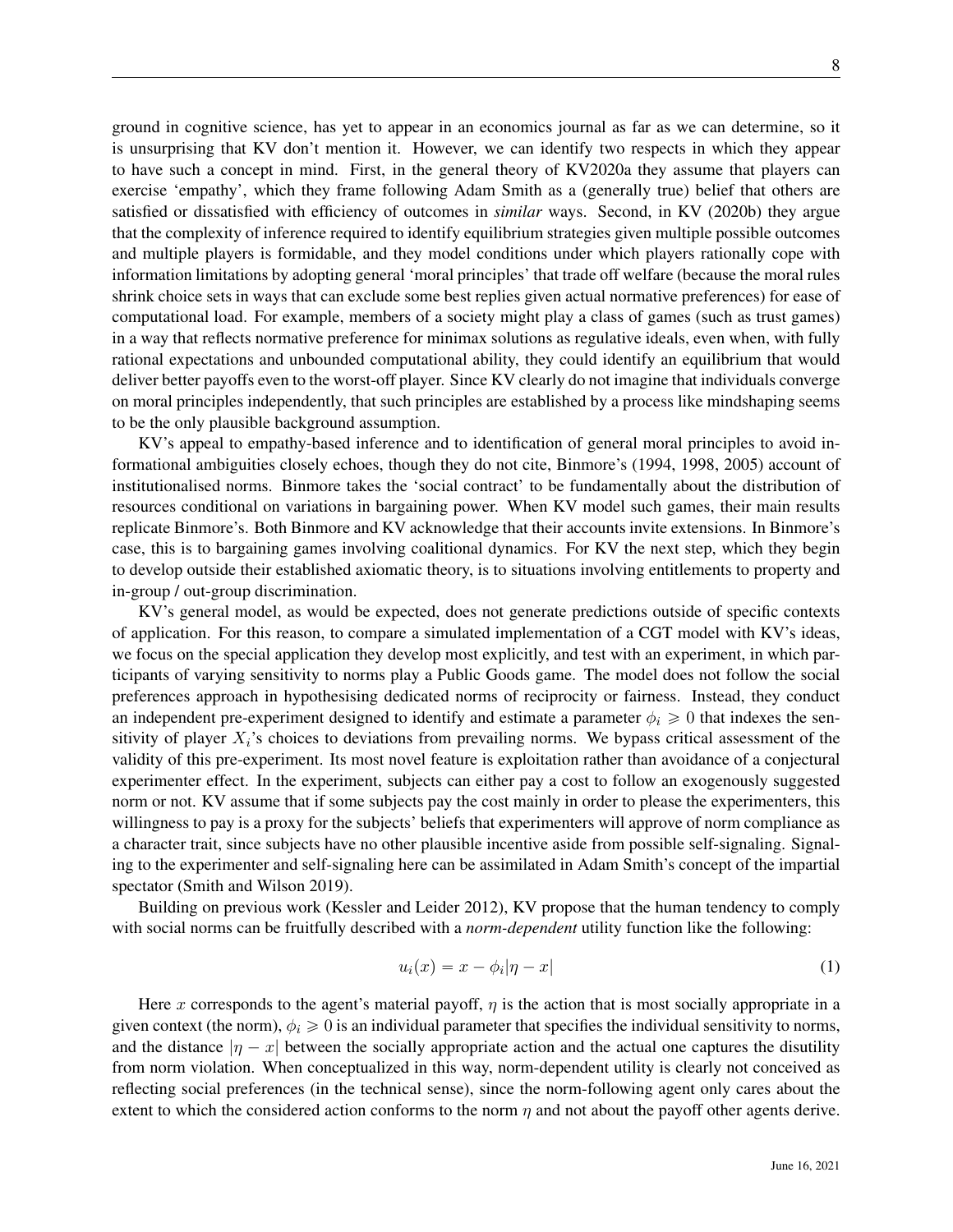A norm-following agent can consistently be both "selfish" and "generous" if the relevant norm demands different actions in different contexts (e.g. the norm that specifies the "fair" distribution of a windfall gain may be different from the one protecting the access to a resource one has earned; Oxoby and Spraggon 2008). As noted above, this formulation of the norm-dependent utility does not theoretically constrain where the norm  $\eta$  comes from. Thus, especially for the purposes of experimental work, KV rely on the experimental task proposed by Krupka and Weber (2013) in which, by exploiting the incentive structure of a pure coordination game, the relevant norm underlying a given social situation is inferred by eliciting beliefs about which action is considered as the most appropriate by a reference group of other people (i.e. secondorder normative beliefs or normative expectations in the sense of Bicchieri 2006). As mentioned above, and complementary to this procedure, KV introduce an additional task to also estimate, albeit indirectly,  $\phi_i$ , conceived as a general, idiosyncratic trait revealing a *categorical desire* to actually comply with normative expectations.

To better understand how the model works consider for instance a standard Public Goods (PG) game. As the workhorse of the experimental study of cooperation, the PG is commonly proposed as a model of a situation in which a group has the opportunity to invest in a common project with the potential to benefit all of its members but the collective welfare optimizing outcome might not be achieved because the temptation to free-ride on the effort of others and the fear of being unfairly exploited, induce widespread defection. Indeed, the decline of cooperation in repeated Public Goods games is one of the most robust and best replicated findings in experimental economics (Ledyard 1995; Chaudhury 2011). Starting with the seminal contributions by Yamagishi (1986) and Fehr and Gachter (2000), it has been repeatedly observed that existence of a punishment mechanism in game rules can indeed sustain cooperation in these difficult contexts. In real informal settings amongst people, the relevant mechanisms are often naturally interpreted as norms (Smith and Wilson 2019). Consistently with this interpretation, KV has shown that groups composed of norm followers (i.e. members with high  $\phi$ ) are indeed capable of sustaining cooperation at similar levels even if punishment is not available, which is something that is not possible for groups of norm-breakers (i.e. with members with low  $\phi$ ) that were unable to resist the well-known pattern of cooperation decline.

To rationalize these results, KV propose that the relevant norm in a repeated PG is a norm of *conditional* cooperation. In a repeated PG such a norm encourages the *i*th player, denoted  $X_i$ , to contribute  $\eta$  at the start of the interaction (e.g. in period 1) and to keep contributing similarly in the next rounds *if* the other members have contributed the appropriate amount too. Violation of the norm by others make  $X_i$ 's violation appropriate. Indeed, KV have shown that, under such a norm, cooperation can be sustained as a Perfect Bayesian Nash Equilibrium if players' norm-sensitivity parameters  $\phi_i$  are sufficiently high as well as being *believed to be sufficiently high* by all. In other words, in keeping with standard philosophical interpretation of game theory applied to humans, norms influence behaviour via a mind-reading process by which normfollowers infer the action that others believe to be most appropriate as well as their reciprocal desires to act according to it.

Adopting the mindshaping perspective, however, opens up a complementary possibility. Instead of defining a (categorical) norm-dependent preference to cooperate conditionally on the cooperation of others, i.e. a preference for reciprocity in action, we can begin by specifying a *conditional* norm-dependent preference towards cooperation as such, i.e. the norm emerges from convergence in the preferences for cooperation in a group. In this approach norm-dependent preferences form due to the fact that the utility that a norm follower derives from cooperating in a PG is affected by the possibility that cooperation is assumed to be the action that one's reference group prefer the most too. Viewed in this way, conditional norm-dependent preferences are the product of a mind-shaping, interactive influencing dynamics that aim to create and stabilize behavioral patterns in interactive contexts.

As we explain in Section 4, we frame the technical work of the next two sections as follows. KV, in both their special and general models, provide an improved economic analysis of the operation of norms. Such analysis applies under the idealisation of fixed utility functions. For the huge range of applications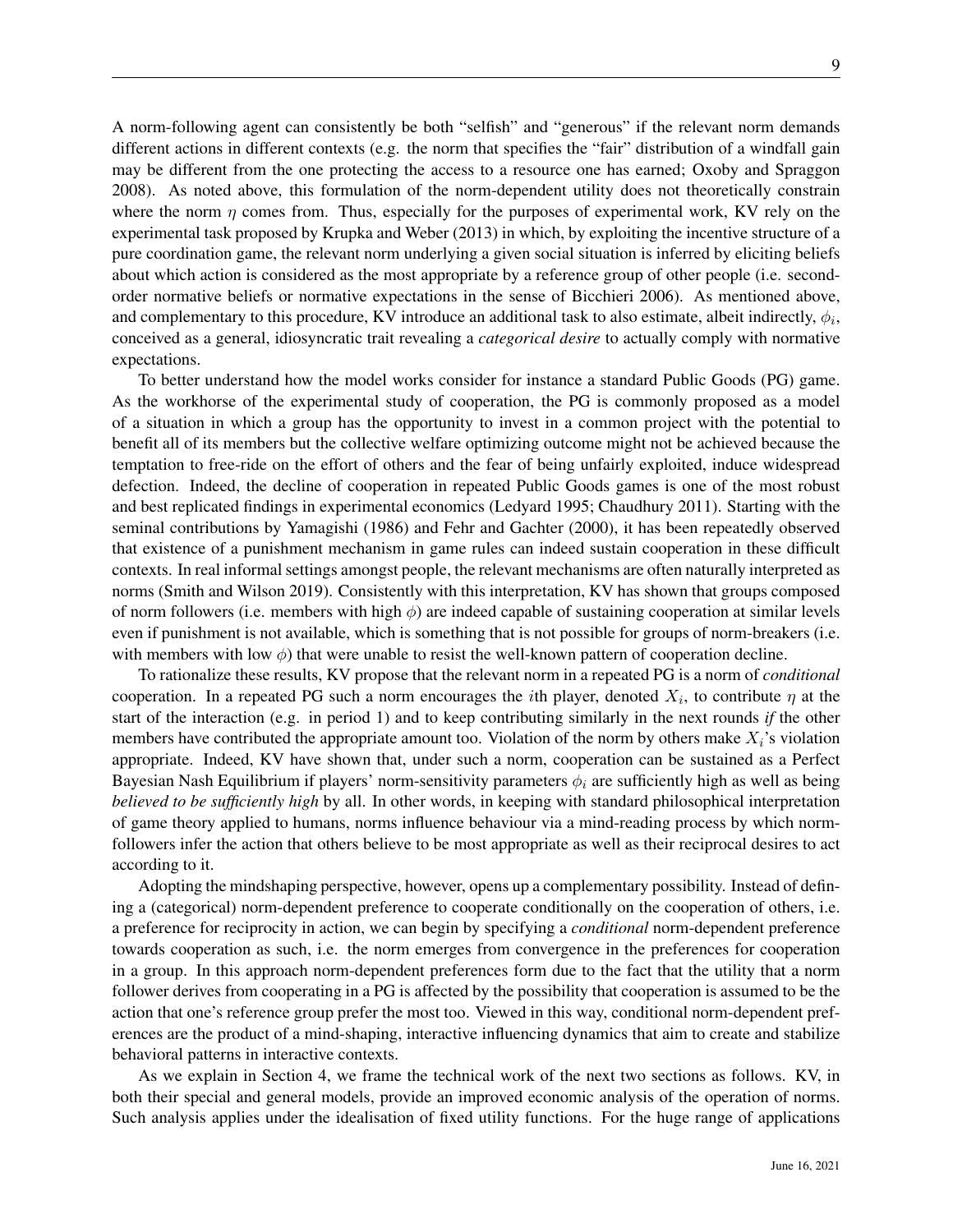that matter to economists, who specialise in understanding the marginal effects of changes in incentives, this idealisation is wonderfully powerful, the basis of elegant disciplinary logic. But on longer scales, the scales on which social dynamics forge utility functions through mindshaping, the idealisation must be relaxed. This is an appropriate domain for sociologists. If processes that we will therefore call sociological generate the parameters for the scenarios that economists model, then we require a technical meta-language in which we can represent this generation. Sociological theory, which is essentially qualitative even if it is increasingly tested using statistical or agent-based computational models, does not furnish such a meta-language. The work below should be understood as exemplifying its construction. The target objects of description are economic games, in this instance KV's Public Goods game. CGT, then, can be thought of as a theory of games from a sociological perspective. It is not intended to offer an alternative to the economic model, but a longer-scale context in which to embed it.

## 3 Simulating a Public Goods Game Using Conditional Game Theory

#### 3.1 Unconditional KV Utility Model

We consider the public goods game scenario introduced by KV (2016), which involves a collective  $\{X_1, \ldots, X_n\}$  $X_n$  of players where the players possess a common action set  $A = \{x_1, \ldots, x_N\}$  and each player has the option of contributing part of her endowment to the community and receiving some fraction of the total contribution in return. The KV payoff model for agent  $X_i$  is

$$
\pi_i(a_i, a_{-i}) = u_{i,i}(a_i) + u_{i,-i}(a_i, a_{-i})
$$
\n(2)

where  $a_i \in A$  is an action by  $X_i$  and  $a_{-i} = \{a_1, \ldots, a_n\} \setminus \{a_i\}$  is the set of acts of all agents  $X_{-i}$  $\{X_1, \ldots, X_n\} \setminus \{X_i\}, u_{i,i}(a_i)$  is the part of  $X_i$ 's payoff that she improves by choosing  $a_i$ , and  $u_{i,-i}(a_i, a_{-i})$ is the part of the payoff chosen for  $X_i$  by  $X_{-i}$ .

In the KV (2016) model set-up, the payoffs are defined over the unit interval. In order to conduct simulations, we need to replace the unit-interval actions set employed by KV with a finite action set. We consider a set of four agents  $\{X_i, i = 1, ..., 4\}$  with common action  $\mathcal{A} = \{x_1, x_2, x_3\}$  with  $x_1 > x_2 > x_3$ expressed in units of dollars. For our model we set  $A = \{50, 25, 0\}$ . The resulting payoff function is

$$
\pi_i(a_i, a_{-i}) = x_1 - a_i + \alpha \sum_{j=1:n} a_i,
$$
\n(3)

where  $u_{i,i}(a_i) = x_1 - (1 - \alpha)a_i$  and  $u_{i,-i}(a_i, a_{-i}) = \alpha$  $_{j\neq i} a_j$  with  $\alpha \in [0, 1]$ . KV (2016) extends this model to create a repeated-play game defined over a sequence of stages  $t = 0, 1, 2, \ldots$  that includes a *norm-response* component  $\phi_i \, \rho(s_{t-1}) \, g(\|\eta - a_{it}\|)$ , yielding, for  $t = 1, \ldots,$ 

$$
\pi_i(a_{it}, a_{-it}) = x_1 - a_{it} + \alpha \sum_{j=1:n} a_{jt} - \phi_i \,\rho(s_{t-1}) \,g\big(\|\eta - a_{it}\|\big)\,,\tag{4}
$$

where

- $\phi_i \geq 0$  is a dimensionless parameter indicating the sensitivity of player  $X_i$  to deviations from the norm  $\eta$ ;
- $\rho(s)$  is the norm response function of the average contribution  $s_t = \frac{1}{4}$ 4  $i=1:4$   $a_{it}^*$  of all players, defined as

$$
\rho(s_t) = \begin{cases} 1 & \text{if } s_t = \eta \\ 0 & \text{otherwise,} \end{cases}
$$
\n(5)

where  $a_{it}^*$  is  $X_i$ 's choice at stage t;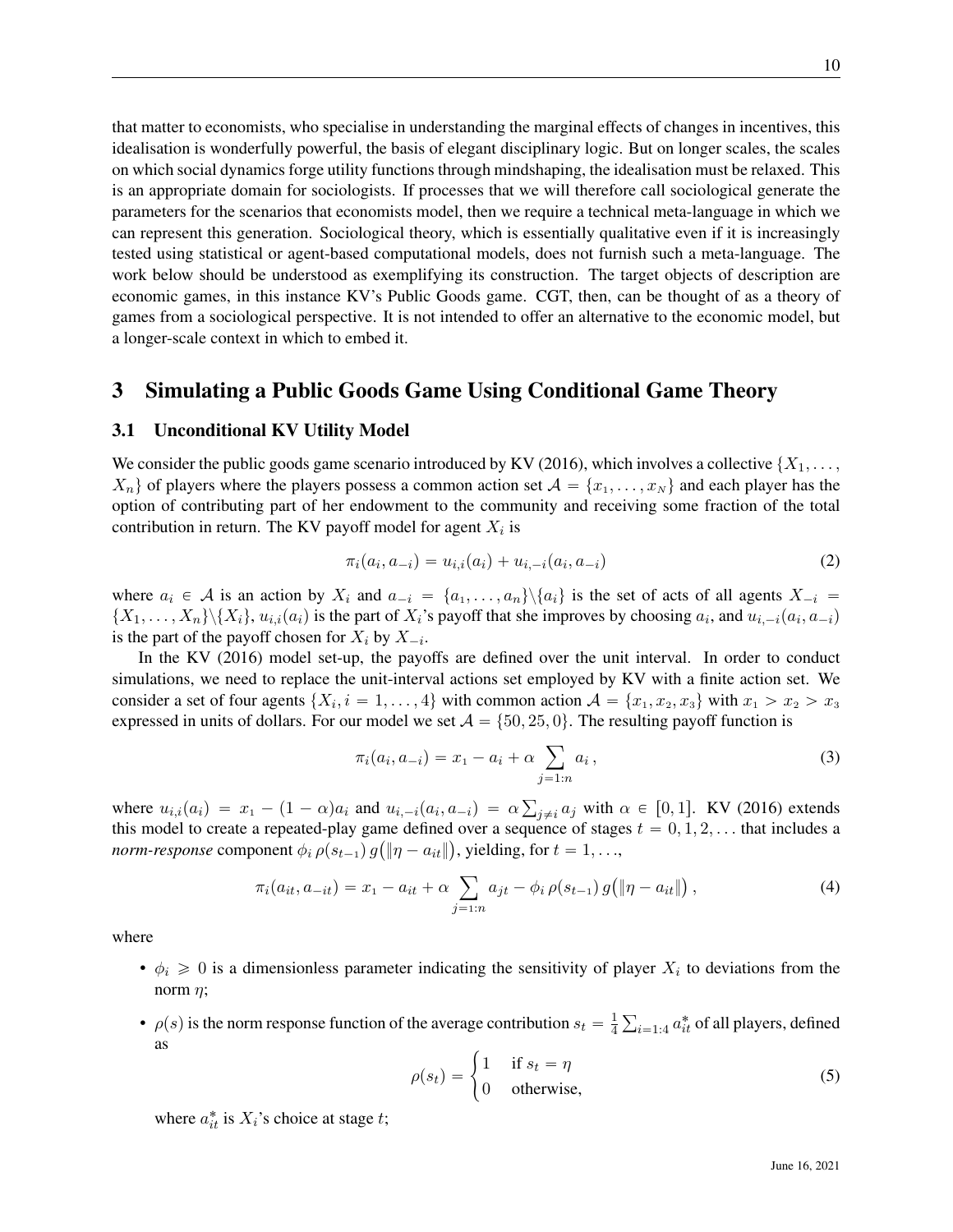• g is a strictly convex increasing function that represents the disutility of deviating from the norm and is defined as z

$$
g(z) = x_1 \frac{1 - e^{\frac{z}{x_1}}}{1 - e},
$$
\n(6)

with  $\|\eta - a_i\| = |\eta - a|$ , the absolute value of the difference (notice that g is scaled to units of dollars), yielding  $g(\|\eta - x_1\|) = g(\|\eta - x_3\|) = g(\eta) = 18.877$  and  $g(\|\eta - x_2\|) = 0;$ 

•  $\eta \in \{x_1, x_2, x_3\}$  is the norm that governs agents' behavior.

KV proposes the following strategy, as presented in KV(2016) Appendix B.1. At stage  $t = 0$ , each player takes an action  $a_{i0}^*$  drawn from a distribution F that is common knowledge. Since the initial actions strongly influence subsequent behavior, it is imperative that these actions are randomized such that the average  $s_0$  is uniformly distributed. For each  $s \in \{\$0, \$25, \$50, \$75, \$100, \$125, \$150, \$175, \$200\}$ , Table 1 lists the combinations of  $a_1 + a_2 + a_3 + a_4 = s$  for  $(a_1, a_2, a_3, a_4) \in \mathcal{A}$ . To ensure that the actions drawn from these subsets are uniformly distributed, we must draw from the set of constant-sum subsets with probability proportioned to the number of elements in the subset, and then draw uniformly from that subset. For example, there are 10 ways to achieve a sum of \$150 (i.e., 301  $\cup$  220) so this subset is selected with probability  $10/81$ , and an element is drawn from this set with probability  $1/10$ . We also require that each element of the set  $\{\phi_1, \phi_2, \phi_3, \phi_4\}$  be drawn via the independent and identically uniform distribution over the interval  $[\phi^*-\epsilon, \phi^*+\epsilon]$ , where  $\epsilon > 0$  and  $\phi^*$  is the threshold value such that the maximizing choice for payoff (4) switches from  $a_i^* = x_3$  to  $a_i^* = x_2$  when  $\phi_i \ge \phi^*$  (the value for  $\phi^*$  will be computed subsequently). Table 2 lists the cumulative distribution function for constant-sum partitions for each contribution sum and

Table 1: Initial action partition sets for constant sum.

| $x_1$          | $x_2$          | $x_3$          | # Partitions   | Sum   |
|----------------|----------------|----------------|----------------|-------|
| 4              | 0              | 0              | 1              | \$200 |
| 3              | 1              | 0              | 4              | \$175 |
| 3              | $\overline{0}$ | 1              | $\overline{4}$ | \$150 |
| $\overline{2}$ | 2              | 0              | 6              | \$150 |
| $\overline{2}$ | 1              | $\mathbf{1}$   | 12             | \$125 |
| $\overline{2}$ | $\overline{0}$ | $\overline{2}$ | 6              | \$100 |
| $\mathbf{1}$   | 3              | $\overline{0}$ | $\overline{4}$ | \$125 |
| 1              | 2              | 1              | 12             | \$100 |
| $\mathbf 1$    | $\mathbf{1}$   | $\overline{2}$ | 12             | \$75  |
| 1              | 0              | 3              | $\overline{4}$ | \$50  |
| $\overline{0}$ | 4              | $\overline{0}$ | 1              | \$100 |
| $\overline{0}$ | 3              | 1              | 4              | \$75  |
| $\overline{0}$ | $\overline{2}$ | $\overline{c}$ | 6              | \$50  |
| $\overline{0}$ | 1              | 3              | 4              | \$25  |
| 0              | 0              | 4              | 1              | \$0   |

the corresponding inverse distribution. The randomization of the initial action proceeds as follows: Let  $a$  be drawn from a uniform distribution over  $[0,1],$  apply  $F^{-1}(a)$  to identify the constant-sum partition, and draw the initial actions  $(a_{10}, a_{20}, a_{30}, a_{40})$  from a uniform distribution over the selected constant-sum partition.

KV's payoff model for  $t > 0$  is

$$
a_{it}^* = \arg \max_{a \in A} \{ -(1 - \alpha) a - \phi_i \, \rho(s_{t-1}) \, g(\|\eta - a\|) \}.
$$
 (7)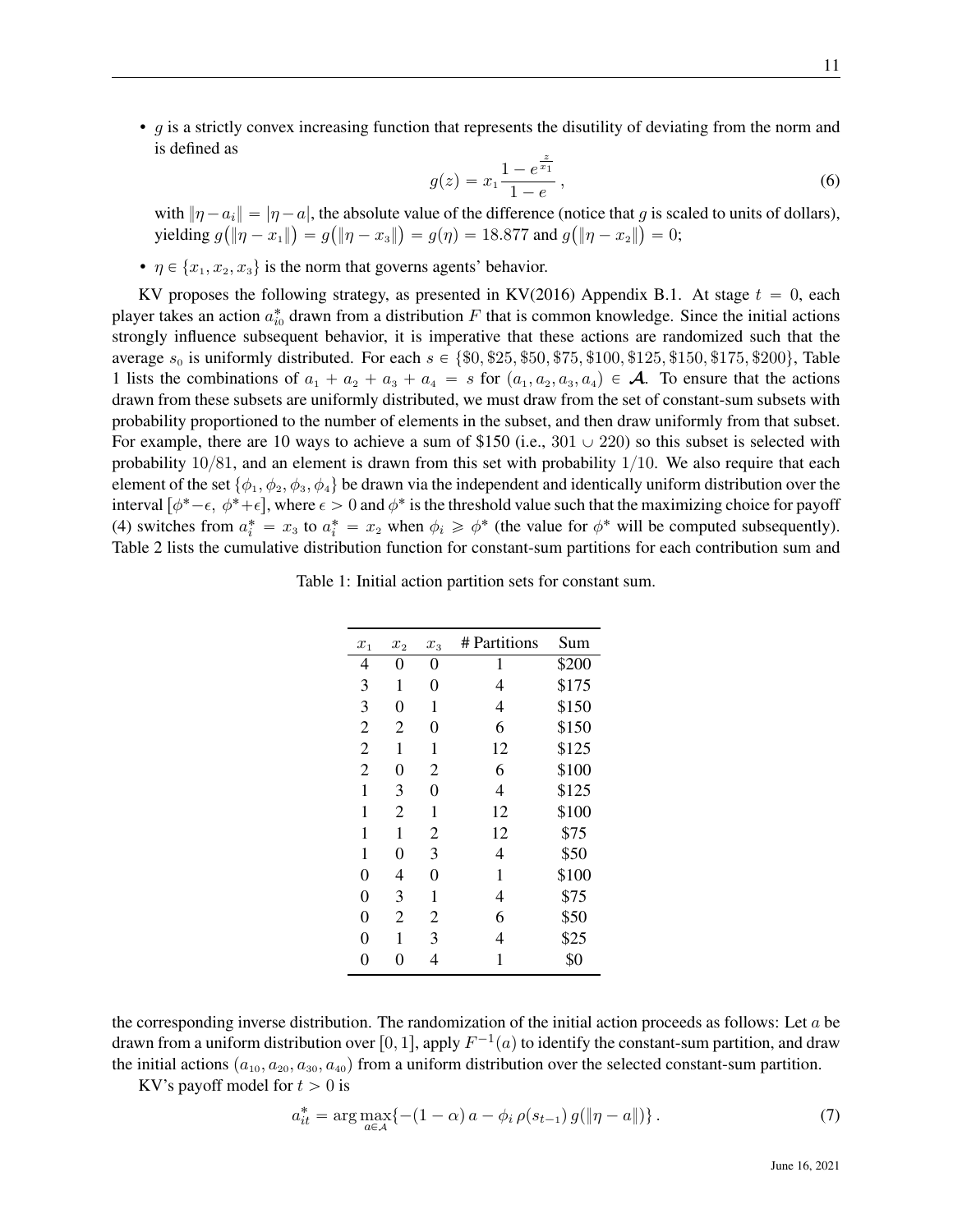| Table 2: Cumulative distribution and inverse distribution for choice initiation. |  |
|----------------------------------------------------------------------------------|--|
|----------------------------------------------------------------------------------|--|

| $\boldsymbol{x}$ |  |  |                                    |     | $x \leq 0$ $x \leq 25$ $x \leq 50$ $x \leq 75$ $x \leq 100$ $x \leq 125$ $\leq 150$ $x \leq 175$ $x \leq 200$                                                                                                                                                                                                                                                                                        |     |
|------------------|--|--|------------------------------------|-----|------------------------------------------------------------------------------------------------------------------------------------------------------------------------------------------------------------------------------------------------------------------------------------------------------------------------------------------------------------------------------------------------------|-----|
|                  |  |  |                                    |     | $\begin{array}{c cccccc} F(x) & \frac{1}{81} & \frac{5}{81} & \frac{15}{81} & \frac{31}{81} & \frac{50}{81} & \frac{66}{81} & \frac{76}{81} & \frac{80}{81} & 1 \\ \hline a & a \leqslant \frac{1}{81} & a \leqslant \frac{4}{81} & a \leqslant \frac{15}{81} & a \leqslant \frac{31}{81} & a \leqslant \frac{50}{81} & a \leqslant \frac{66}{81} & a \leqslant \frac{76}{81} & a \leqslant \frac{8$ |     |
|                  |  |  |                                    |     |                                                                                                                                                                                                                                                                                                                                                                                                      |     |
|                  |  |  | $F^{-1}(a)$   0 $25$ 50 75 100 125 | 150 | 175                                                                                                                                                                                                                                                                                                                                                                                                  | 200 |

Let

$$
p_i(x_1) = \begin{cases} -(1 - \alpha)x_1 - \phi_i g(\|\eta - x_1\|) = -(1 - \alpha)50 - 18.877 \phi & \text{if } s_{t-1} = \eta \\ -(1 - \alpha)x_1 = -(1 - \alpha)50 & \text{otherwise} \end{cases}
$$
  
\n
$$
p_i(x_2) = \begin{cases} -(1 - \alpha)x_2 - \phi_i g(\|\eta - x_2\|) = -(1 - \alpha)25 & \text{if } s_{t-1} = \eta \\ -(1 - \alpha)x_2 = -(1 - \alpha)25 & \text{otherwise} \end{cases}
$$
  
\n
$$
p_i(x_3) = \begin{cases} -(1 - \alpha)x_3 - \phi_i g(\|\eta - x_3\|) = -18.877 \phi_i & \text{if } s_{t-1} = \eta \\ -(1 - \alpha)x_3 = 0 & \text{otherwise} \end{cases}
$$
  
\n(8)

and the optimal choice is

$$
\max\{p_i(x_1), p_i(x_2), p_i(x_3)\} = \begin{cases} -(1-\alpha)25 & \text{if } \phi_i > \phi^* \text{ and } s_{t-1} = \eta \\ -18.877 & \text{otherwise,} \end{cases}
$$
(9)

where

$$
\phi^* = \frac{(1 - \alpha)25}{18.877},\tag{10}
$$

resulting in

$$
a_{it}^{*} = \begin{cases} x_2 & \text{if } \phi_i > \phi^* \text{ and } s_{t-1} = \eta \\ x_3 & \text{otherwise.} \end{cases}
$$
 (11)

Specifying behavior in this repeated-play game is straightforward. Each player is initialized with a randomly selected action. If the average of their initial actions is consistent with expectations under the collective welfare improving norm and the sensitivity parameter  $\phi_i$  is greater than  $\phi^*$  for all players, then they all conform to the norm and continue to do so at subsequent stages. However, if the average of the initial actions is not consistent with normative expectations, then each player seeks to maximize her payoff at subsequent stages, regardless of the existence of a norm. However, even if the average initial action is the norm-consistent, if  $\phi_i < \phi^*$  for any  $X_i$ , then she will ignore the norm, thereby causing the other players to do likewise.

### 3.2 Norm-Compliant Utility Model

As defined by KV (2016), the only mechanism to induce compliance with the norm is the history provided by  $s_{t-1}$ . The function  $\rho$  signals to the network at stage t that the agents at stage  $t - 1$  did or did not comply with the norm and invokes a penalty if they did not, but that is not the only mechanism for exertion of social pressure. We will suppose that if a norm exists then the players are aware of it, and that this awareness is crucial for motivating punishment and given that knowledge, each player may, regardless of knowledge of the past, feel social pressure to comply with the norm.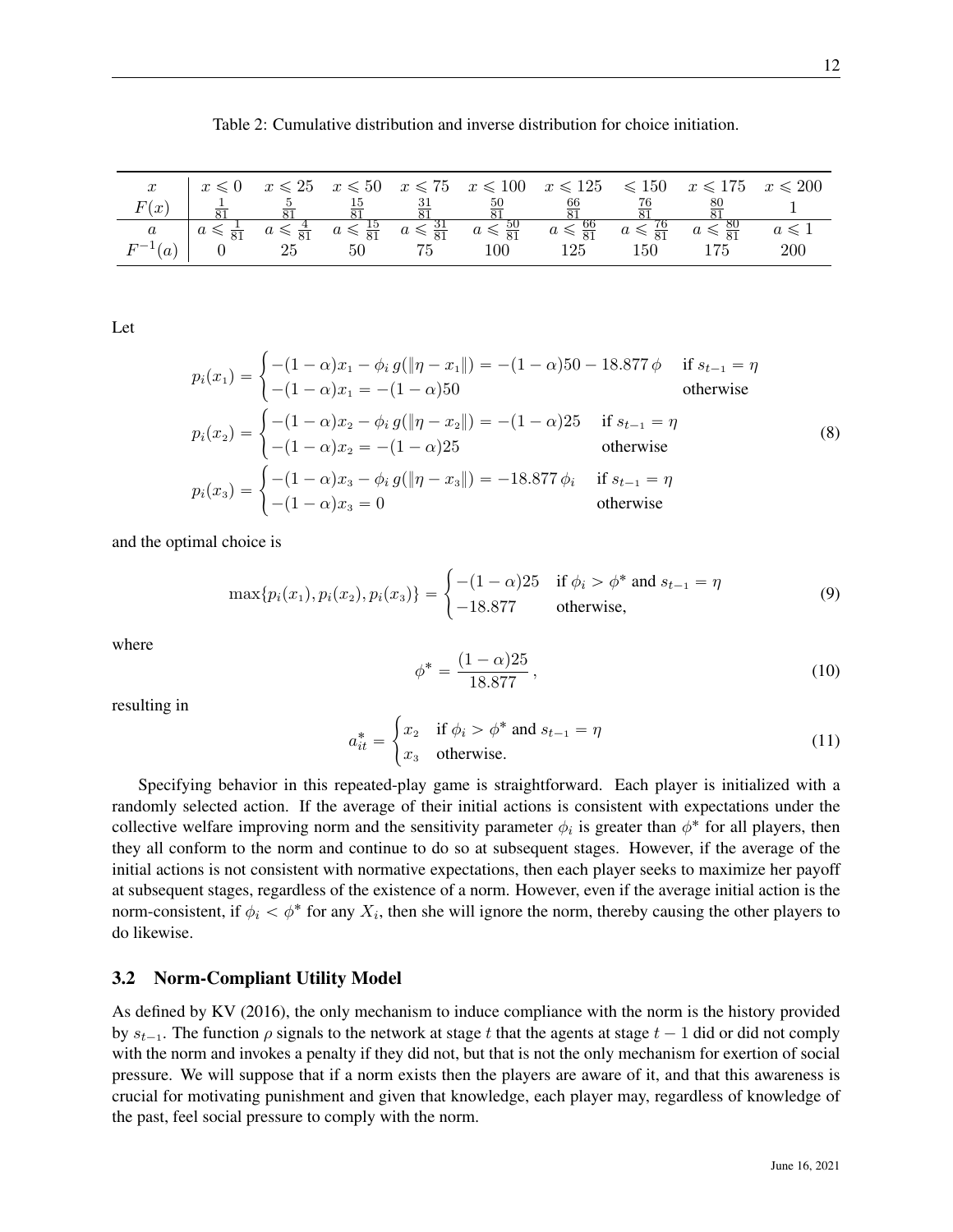A natural way to model this influence is via a conditional utility. The utilities of standard game theory involve deductive inferences, that is, the expression  $u(a) > u(a')$  establishes that a is preferred to a'. Deductive inferences are also familiar from probability theory. Let  $pr[\cdot]$  denote a subjective probability mass function. The expression  $pr[a] > pr[a']$  establishes that a is more likely than a'. But probability theory also supports a different kind of inference; namely conditional inferences. The conditional probability statement  $pr[a|b] > p[a'|b]$  *does not* provide sufficient information to conclude that a is more likely than a' without a supporting statement regarding the likelihood of b. Similarly, we may adopt the syntax of probability theory to define a *conditional utility* of the form  $u(a|b) > u(a'|b)$ , meaning that if b is actualized, then a is preferred to  $a'$ .

Following this line of reasoning, let us define the conditional utility for the public goods game. Let  $\Sigma$ denote the set of all possible summative arrangements for  $X_{-i} = \{X_1, \ldots, X_4\} \setminus \{X_i\}$ , the subset of agents excluding  $X_i$ . Ordered lexicographically, the elements of  $\Sigma$  are

$$
\Sigma_{111} = x_1 + x_1 + x_1
$$
  
\n
$$
\Sigma_{112} = x_1 + x_1 + x_2
$$
  
\n
$$
\Sigma_{113} = x_1 + x_1 + x_3
$$
  
\n
$$
\Sigma_{121} = x_1 + x_2 + x_1
$$
  
\n
$$
\vdots
$$
  
\n
$$
\Sigma_{133} = x_1 + x_3 + x_3
$$
  
\n
$$
\Sigma_{233} = x_2 + x_3 + x_3
$$
  
\n
$$
\Sigma_{333} = x_3 + x_3 + x_3
$$

For any profile  $[a_{it}, a_{it}, a_{kt}, a_{lt}]$ , we define the *exclusion sum* 

$$
\sigma_{-it} = a_{jt} + a_{kt} + a_{lt},\tag{13}
$$

as the sum of conjectures of all players *excluding*  $a_{it}$ , the conjectured contribution of  $X_i$ . Thus,  $\sigma_{-it}$ constitutes a conditioning conjecture set by  $X_i$  for  $X_{-i}$ . There are seven possible summative values for  $\sigma_{-it}$ , comprising the set

$$
S = \{0, 25, 50, 75, 100, 125, 150\}.
$$
\n
$$
(14)
$$

Let

$$
S_r = \{(a_{j_r,q}, a_{k_r,q}, a_{l_r,q}) \in \mathcal{A}^3 : a_{j_r,q} + a_{k_r,q} + a_{l_r,q} = s_r\}
$$
(15)

denote the set of conditioning subprofiles whose sum equals  $s_r$  for  $s_r \in S$  and  $q = 1, \ldots, N_r$ , where  $N_r$ is the number of subprofiles in  $S_r$ . Table 3 displays the sets of all possible combinations, expressed in lexicographical order, of the ways  $A^3$  can be partitioned into constant  $s_r$  subsets.

Given the norm  $\eta$ , the **norm-compliance partition**, denoted  $S_{\eta}$ , is the subset of  $\Sigma$  whose elements sum to  $3\eta$ . For  $\eta = \$25$ ,

$$
S_{\eta} = 030 \cup 111 = \{(x_1, x_2, x_3), (x_1, x_3, x_2), (x_2, x_1, x_3), (x_2, x_2, x_2), (x_3, x_1, x_2), (x_3, x_2, x_1)\}.
$$
 (16)

A conjecture  $\sigma_{-it}$  is **norm-compliant** if  $\sigma_{-it} \in S_\eta$ . The norm-compliant payoff function is

$$
\pi_{i|-i}(a_{it}|\sigma_{-it}, s_{t-1}) = \begin{cases} x_1 - a_{it} + \alpha(a_{it} + \sigma_{-it}) - \phi_i(a_{it}, s_{t-1}) [g(\|\eta - a_{it}\|) - x_1] & \text{if } \sigma_{-it} \in \mathcal{S}_{\eta} \\ x_1 - a_{it} + \alpha(a_{it} + \sigma_{-it}) & \text{if } \sigma_{-it} \notin \mathcal{S}_{\eta} \end{cases}
$$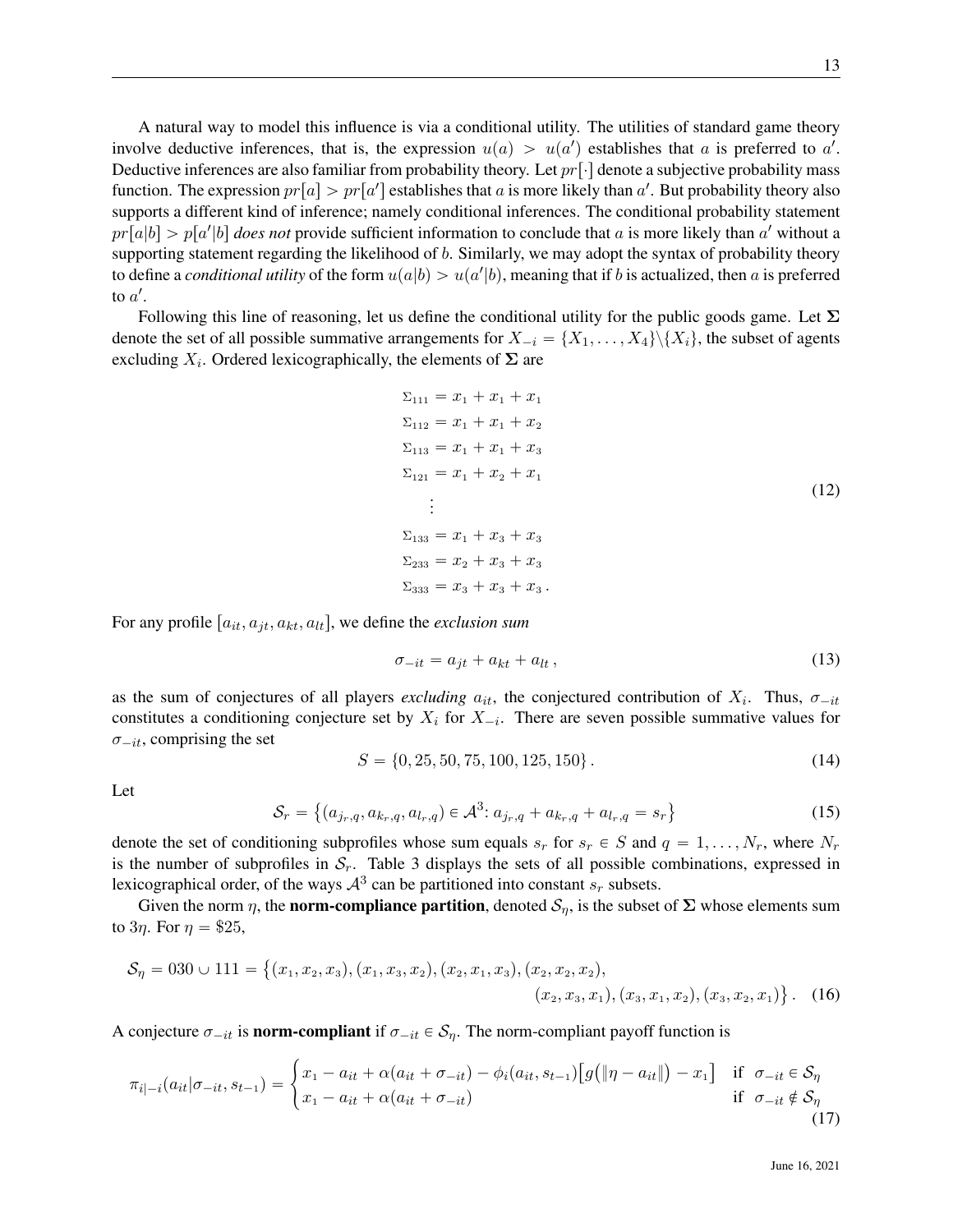| $x_{1}$        | $x_2$          | $x_3$ | # Partitions | Sum   |
|----------------|----------------|-------|--------------|-------|
| 3              | 0              | 0     | 1            | \$150 |
| $\overline{2}$ | 1              | 0     | 3            | \$125 |
| $\overline{2}$ | 0              |       | 3            | \$100 |
| 1              | $\overline{2}$ | 0     | 3            | \$100 |
| 1              | 1              | 1     | 6            | \$75  |
| 1              | 0              | 2     | 3            | \$50  |
| 0              | 3              | 0     | 1            | \$75  |
| 0              | 2              |       | 3            | \$50  |
| 0              | 1              | 2     | 3            | \$25  |
| 0              |                | 3     |              |       |

Table 3: Conditioning conjecture partition sets for constant  $s_r$ .

where, for  $t = 0$ ,  $s_{t-1} = \emptyset$ . Thus, if  $X_i$  conjectures that  $X_{-i}$  will be norm compliant and she is favorably disposed toward the norm, then she would also favor others complying. If she conjectures that  $X_{-i}$  will not be norm compliant (i.e., she conjectures that  $X_{-i}$  favors outcomes in  $\{x_2\}^C$ ), then she will seek, unconstrained, to maximize her utility without regard for the existence of a norm. Notice that  $X_i$ 's norm-compliance sensitivity,  $\phi_i$ , is now a function of her conjectured action  $a_{it}$  and the history  $s_{t-1}$ .

#### 3.3 Two-Agent Conditional Public Goods Game

To define a conditional game we must transform  $\pi_{i,-i}$  to become a mass function, yielding

$$
u_{i|-i}(a_{it}|\sigma_{-it}, s_{t-1}) = \frac{\pi_{i|-i}(a_{it}|\sigma_{-it}, s_{t-1})}{\sum_{q=1:4} \pi_{i|-i}(a_{qt}|\sigma_{-it}, s_{t-1})}.
$$
\n(18)

In the interest of clarity (and brevity) we first develop a one-shot public goods conditional game model for only two agents; extending it to four agents is then conceptually straightforward.

The most significant difference between this model and the KV model is the presence of direct linkages between the two agents whereby each agent modulates her preferences as a function of conjectures regarding the preferences of the other. Furthermore, these preference relationships are reciprocal:  $X_1$  exerts influence on  $X_2$ , who influences  $X_1$ , and so forth, thus, creating a cyclic network of the form



where the arrows indicate the direction of social influence from the influencer to the influencee and  $s_{t-1}$ represents the information available at time  $t - 1$  that influences the agents at time t according to the utility model  $\{u_{1|2s}(a_1|a_2, s), u_{2|1s}(a_2|a_1, s), u_S(s)\}\)$ . One of the consequences of expressing conditional utility with the syntax of probability theory is that the mathematical machinery that has been developed in the probability context can be imported into conditional game theory. In particular, the Markov chain convergence theorem may be applied to characterize this mindshaping. Let  $\tau$  denote an iteration index which may be an interval, but may also be viewed as an iterated calculation index that represents an adjustment process, or

(19)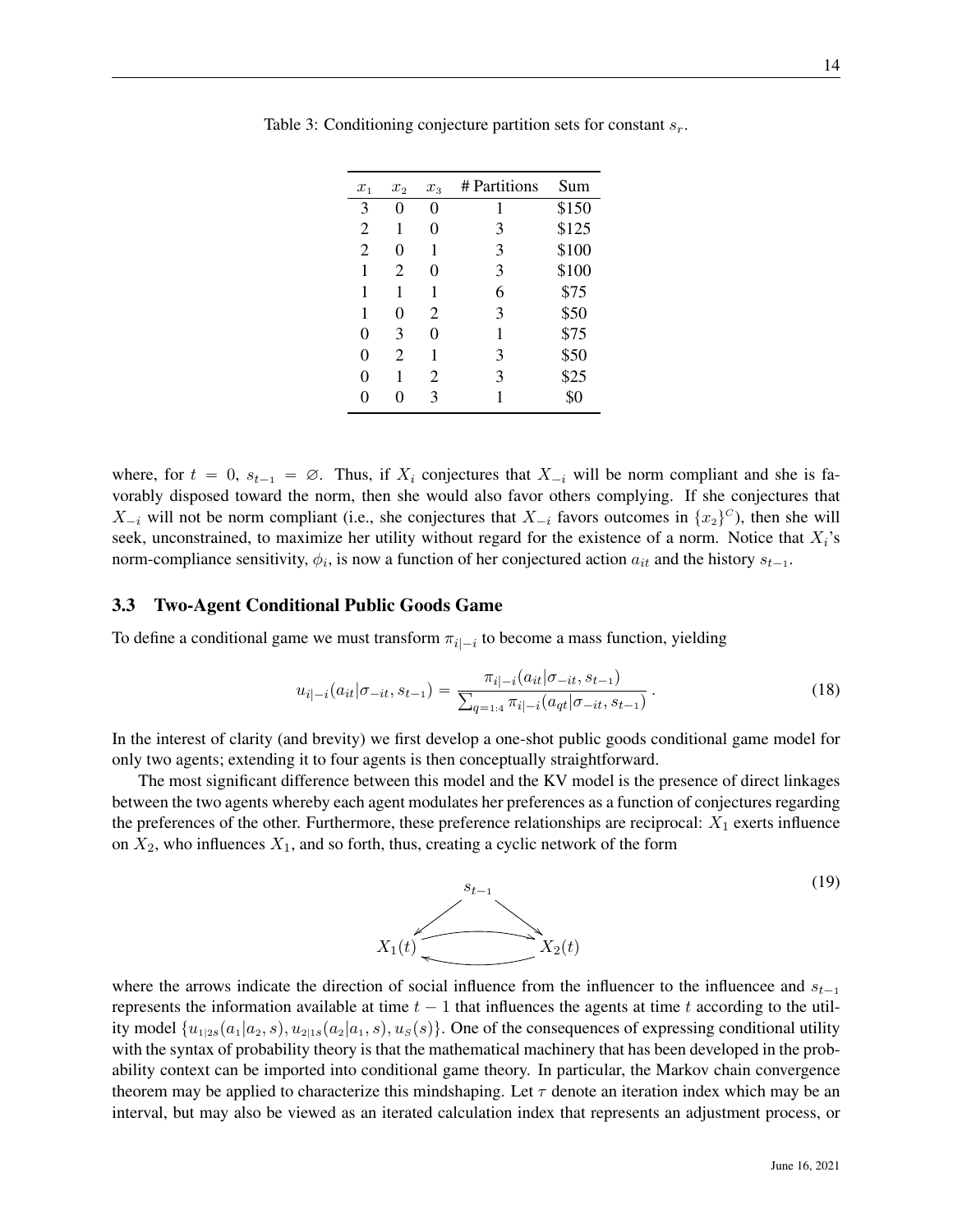tatonnement, as agents respond to their social environment. Suppose, before the social engagement begins (i.e.,  $\tau = 0$ ), that each agent attaches a conditional utility of the form  $u_{i|s}(a_{it}|s_{t-1}; 0)$ . Analogous to the way beliefs are combined via the chain rule according to the syntax of probability theory to create a joint model of belief, we apply this syntax to combining preferences to create a joint model of preference, yielding

$$
w_{ij|s}(a_{it}, a_{jt}|s_{t-1}; \tau) = u_{i|js}(a_{it}|a_{jt}, s_{t-1})w_{j|s}(a_j|s_{t-1}; \tau)
$$
\n(20)

for  $i, j \in \{1, 2\}, i \neq j$ , where  $u_{i|js}(a_{it}|a_{jt}, s_{t-1})$  is defined by the problem statement.<sup>1</sup> The term  $w_{j|s}(a_j|s_{t-1})$ is the initial condition for  $X_i$ 's utility as conditioned only by  $s_{t-1}$ . Fortunately, as we will subsequently establish via the Markov chain convergence theorem, all initial conditions converge to the same steady-state value. At iteration  $\tau > 0$ , each agent may update her individual utility as conditioned on  $s_{t-1}$  via marginalization, yielding

$$
w_{i|s}(a_{it}|s_{t-1};\tau) = \sum_{a_{jt}} w_{ij|s}(a_{it}, a_{jt}|s_{t-1};\tau) = \sum_{a_{jt}} u_{i|js}(a_{it}|a_{jt}, s_{t-1})w_{j|s}(a_{j}|s_{t-1};\tau-1).
$$
 (21)

Notice that we do not sum over  $s_{t-1}$  since the sum of contributions at stage  $t - 1$  is common knowledge at stage t.

Expressing this relationship using matrix theory notation yields

$$
\mathbf{w}_{i|s}(\tau) = T_{i|js} \mathbf{w}_{j|s}(\tau - 1), \qquad (22)
$$

where

$$
\mathbf{w}_{i|s}(\tau) = \begin{bmatrix} w_{i|s}(x_1|s;\tau) \\ w_{i|s}(x_2|s;\tau) \\ w_{i|s}(x_3|s;\tau) \end{bmatrix}
$$
(23)

fi

and

$$
T_{i|js} = \begin{bmatrix} u_{i|js}(x_1|x_1, s_{t-1}) & u_{i|js}(x_1|x_2, s_{t-1}) & u_{i|js}(x_1|x_3, s_{t-1}) \\ u_{i|js}(x_2|x_1, s_{t-1}) & u_{i|js}(x_2|x_2, s_{t-1}) & u_{i|js}(x_2|x_3, s_{t-1}) \\ u_{i|js}(x_3|x_1, s_{t-1}) & u_{i|js}(x_3|x_2, s_{t-1}) & u_{i|js}(x_3|x_3, s_{t-1}) \end{bmatrix}
$$
(24)

is the transition matrix for the linkage  $X_i \to X_j$  as conditioned by  $s_{t-1}$ . Applying this expression iteratively yields

$$
\mathbf{w}_{i|s}(\tau) = T_{i|j s} \mathbf{w}_{j|s}(\tau - 1) = T_{i|j s} T_{j|i s} \mathbf{w}_{i|s}(\tau - 2) = \dots = (T_{i|j s} T_{j|i s})^{\tau} \mathbf{w}_{i|s}(0)
$$
(25)

or, more compactly,

$$
\mathbf{w}_{i|s}(\tau) = T_{i|s}^{\tau} \mathbf{w}_{i|s}(0) , \qquad (26)
$$

where  $T_{i|s} = T_{i|js}T_{j|is}$  is the closed-loop transition matrix.

»

The Markov chain convergence theorem establishes that, if  $T_{i|s}$  satisfies the regularity condition that all entries of  $T_{is}^{m}$  must be greater than zero for some integer m, then

$$
\lim_{\tau \to \infty} \mathbf{w}_{i|s}(\tau) = \lim_{\tau \to \infty} T_{i|s}^{\tau} \mathbf{w}_{i|s}(0) = \overline{\mathbf{w}}_{i|s}
$$
(27)

for all initial conditions  $w_{i|s}(0)$ , where  $\overline{w}_{i|s}$  is the eigenvector corresponding to the unique unit eigenvalue of  $T_{i|s}$ . Thus, one does not need to actually perform the iteration; one can simply compute the eigenvector.

<sup>&</sup>lt;sup>1</sup>The general form of the chain rule expressed in terms of conditional probability mass functions is  $p(x, y|z) = p(x|y, z)p(y|z)$ .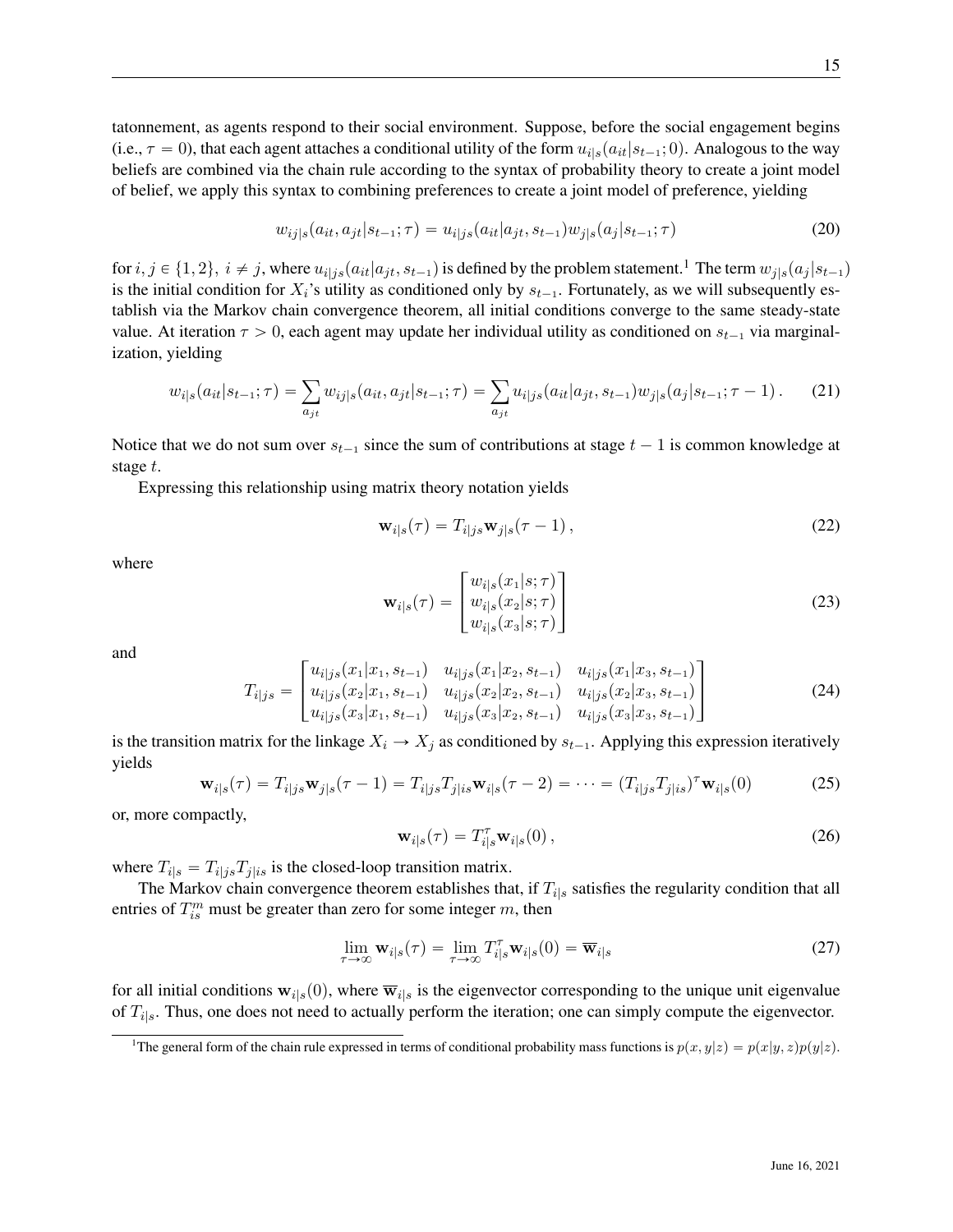### 3.4 Four-Agent Conditional Public Goods Game

We now apply the above development to a four-agent conditional public goods game employing the conditional utilities defined in (18), yielding the graph



(28)

where the center node is  $s_{t-1}$ . The multidirectional influence paths greatly complicate the analysis of this game; thus we are motivated to develop a Markov equivalent graph of the form<sup>2</sup>



where we have exchanged a network graph with single-agent vertices and multidrectional edges for a network graph with multi-agent vertices and unidirectional edges.<sup>3</sup> The issue now is to achieve Markov equivalence by defining edges that preserve the conditional relationships. Applying the chain rule, the transition from  $X_i X_k X_l \to X_i X_j X_k$  conditioned on  $s_{t-1}$  is, suppressing the stage index t,

$$
w_{ijk|s}(a_i, a_j, a_k|s) = \sum_{a'_j, a'_k, a'_l} w_{ijk|j'k'l's}(a_i, a_j, a_k|a'_j, a'_j, a'_k, s) w_{j'k'l'|s}(a'_j, a'_k, a'_l|s),
$$
(30)

where primes distinguish between the conditioning conjectures  $(a'_j, a'_j, a'_k)$  and the conditioned conjectures  $(a_i, a_j, a_k)$ . Suppressing arguments and applying the chain rule,

$$
w_{ijk|j'k'l's} = w_{k|ijj'k'l's} w_{ij|j'k'l's}
$$
\n
$$
(31)
$$

where, again applying the chain rule

$$
w_{ij|j'k'l's} = w_{j|ij'k'l's} w_{i|j'k'l's}
$$
\n
$$
(32)
$$

<sup>2</sup>An important property of network theory is that a graph of a network is *not* the network; rather, it is a representation of the network, and representations are not unique. An alternative graph of a network is said to be *Markov equivalent* if it preserves all of the conditional relationships.

 $3$ The graph displayed in (29) employs clockwise rotation; an equivalent graph using counterclockwise rotation is also possible.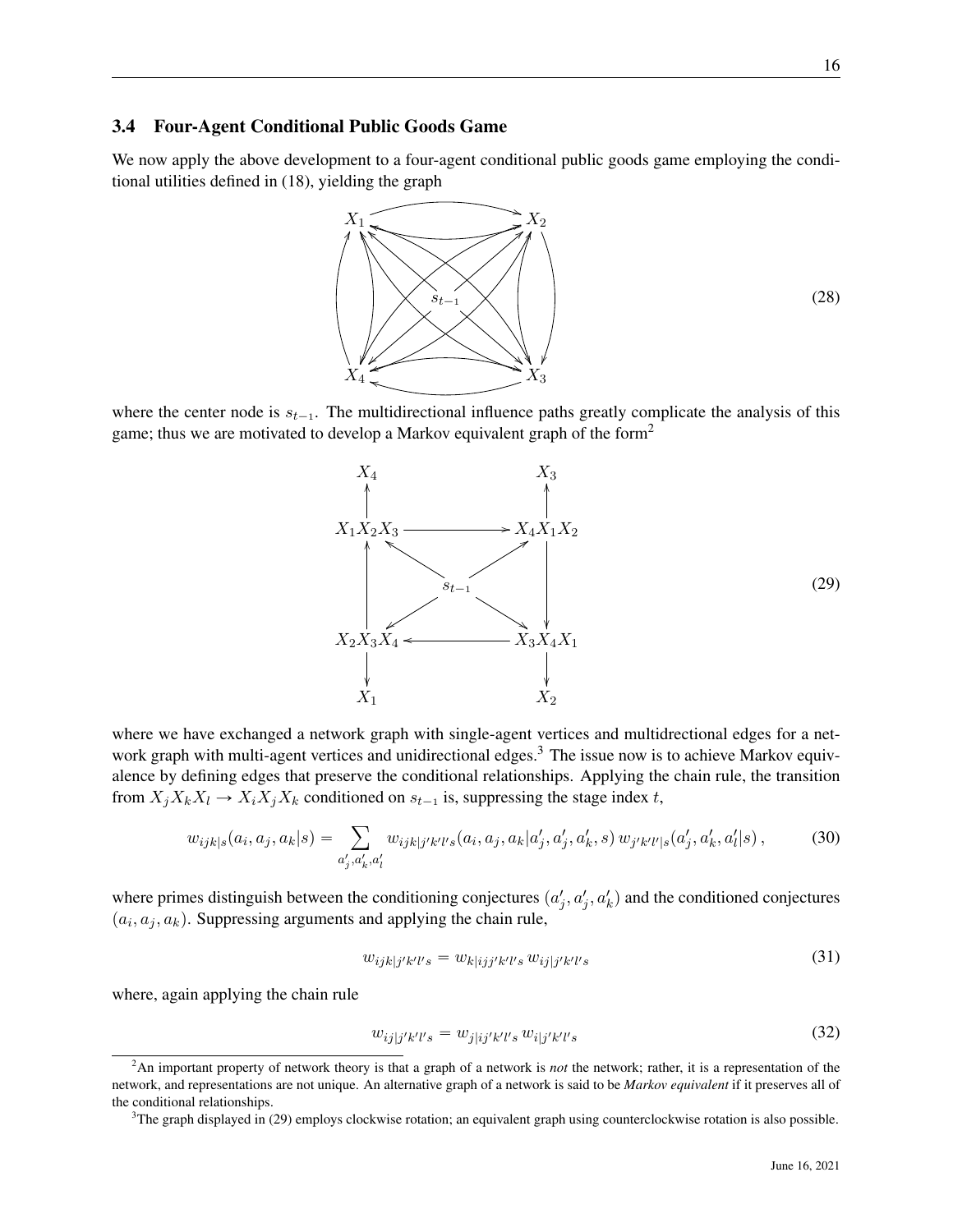yields

$$
w_{ijk|j'k'l's}(a_i, a_j, a_k|a'_j, a'_k, a'_l, s) = w_{k|ijj'k'l's}(a_k|a_i, a_j, a'_j, a'_k, a'_l, s)
$$
  

$$
w_{j|ij'k'l's}(a_j|a_i, a'_j, a'_k, a'_l, s) w_{i|j'k'l's}(a_i|a'_j, a'_k, a'_l, s).
$$
 (33)

However, The conditional functions  $w_{k|ijj'k'l's}$  and  $w_{j|ij'k'l's}$  involve self-conditioning, that is, the conjectured actions for  $X_j$  and  $X_k$  appear as both conditioning actions (marked by primes) and conditioned actions. Thus, these mass functions are degenerate; hence,

$$
w_{k|ijj'k'l's}(a_k|a_i, a_j, a'_j, a'_k, a'_l, s) = \begin{cases} 1 & \text{if } a_k = a'_k \\ 0 & a_k \neq a'_k \end{cases}
$$
  

$$
w_{j|ij'k'l's}(a_j|a_i, a'_j, a'_k, a'_l, s) = \begin{cases} 1 & \text{if } a_j = a'_j \\ 0 & a_j \neq a'_j \end{cases}
$$
  
(34)

and (33) becomes

$$
w_{ijk|j'k'l's}(a_i, a_j, a_k|a'_j, a'_k, a'_l, s) = \begin{cases} w_{i|j'k'l's}(a_i|a'_j a'_k, a'_l, s) & \text{if } a_j = a'_j, a_k = a'_k\\ 0 & \text{otherwise.} \end{cases}
$$
(35)

Markov equivalence will thus be assured if

$$
w_{i|j'k'l's}(a_i|a'_j a'_k, a'_l, s) = u_{i|j'k'l's}(a_i|a'_j a'_k, a'_l, s),
$$
\n(36)

and it follows that (suppressing the stage index  $t$ ),

$$
w_{ijk|j'k'l's}(a_i, a_j, a_k|a'_j, a'_k, a'_l, s) = \begin{cases} u_{i|j'k'l's}(a_i|a'_j a'_k, a'_l, s) & \text{if } a_j = a'_j, a_k = a'_k\\ 0 & \text{otherwise} \end{cases}
$$
(37)

for  $i|jkl \in \{1|234, 2|341, 3|412, 4|123\}.$ 

Given these conditional linkages between the subgroups, we may close the loop by defining the subgroupto-subgroup conditional transition matrices  $T_{ijk|jkls}$  connecting subgroup vertex  $X_jX_kX_l$  to  $X_iX_jX_k$  given  $s_{t-1}$ , yielding

$$
\mathbf{w}_{ijk|s} = T_{ijk|jkls} \mathbf{w}_{jkl|s} , \qquad (38)
$$

where

$$
\mathbf{w}_{ijk|s} = \begin{bmatrix} w_{ijk|s}(x_1, x_1, x_1|s) \\ w_{ijk|s}(x_1, x_1, x_2|s) \\ w_{ijk|s}(x_1, x_1, x_3|s) \\ \vdots \\ w_{ijk|s}(x_1, x_3, x_3|s) \\ w_{ijk|s}(x_2, x_3, x_3|s) \end{bmatrix}, \quad \mathbf{w}_{jkl|s} = \begin{bmatrix} w_{jkl|s}(x_1, x_1, x_1|s) \\ w_{jkl|s}(x_1, x_1, x_2|s) \\ w_{jkl|s}(x_1, x_1, x_3|s) \\ \vdots \\ w_{jkl|s}(x_1, x_3, x_3|s) \\ w_{jkl|s}(x_2, x_3, x_3|s) \end{bmatrix}, \quad (39)
$$
\n
$$
\begin{bmatrix} w_{ijk|jkls}(x_1, x_1, x_1, x_1, x_1, x_1, s) & \cdots & w_{ijk|jkls}(x_1, x_1, x_1, x_3, x_3, s) \\ w_{jkl|s}(x_3, x_3, x_3|s) \end{bmatrix} \begin{bmatrix} w_{ijk|jkls}(x_1, x_1, x_1, x_1, x_1, x_1, s) & \cdots & w_{ijk|jkls}(x_1, x_1, x_1, x_2|x_3, x_3, x_3, s) \\ w_{ijk|jkls}(x_1, x_1, x_2|x_1, x_1, x_1, s) & \cdots & w_{ijk|jkls}(x_1, x_1, x_2|x_3, x_3, x_3, s) \\ w_{ijk|jkls}(x_1, x_1, x_3|x_3, x_3, x_3, s) & \cdots & w_{ijk|jkls}(x_1, x_1, x_3|x_3, x_3, x_3, s) \end{bmatrix}
$$

and

$$
T_{ijk|jkls} = \begin{bmatrix} x_{ijk|jkls} & x_{ijk|jkls} & x_{ijk|jkls} & x_{ijk|jkls} & x_{ijk|jkls} & x_{ijk|jkls} & x_{ijk|jkls} & x_{ijk|jkls} & x_{ijk|jkls} & x_{ijk|jkls} & x_{ijk|jkls} & x_{ijk|jkls} & x_{ijk|jkls} & x_{ijk|jkls} & x_{ijk|jkls} & x_{ijk|jkls} & x_{ijk|jkls} & x_{ijk|jkls} & x_{ijk|jkls} & x_{ijk|jkls} & x_{ijk|jkls} & x_{ijk|jkls} & x_{ijk|jkls} & x_{ijk|jkls} & x_{ijk|jkls} & x_{ijk|jkls} & x_{ijk|jkls} & x_{ijk|jkls} & x_{ijk|jkls} & x_{ijk|jkls} & x_{ijk|jkls} & x_{ijk|jkls} & x_{ijk|jkls} & x_{ijk|jkls} & x_{ijk|jkls} & x_{ijk|jkls} & x_{ijk|jkls} & x_{ijk|jkls} & x_{ijk|jkls} & x_{ijk|jkls} & x_{ijk|jkls} & x_{ijk|jkls} & x_{ijk|jkls} & x_{ijk|jkls} & x_{ijk|jkls} & x_{ijk|jkls} & x_{ijk|jkls} & x_{ijk|jkls} & x_{ijk|jkls} & x_{ijk|jkls} & x_{ijk|jkls} & x_{ijk|jkls} & x_{ijk|jkls} & x_{ijk|jkls} & x_{ijk|jkls} & x_{ijk|jkls} & x_{ijk|jkls} & x_{ijk|jkls} & x_{ijk|jkls} & x_{ijk|jkls} & x_{ijk|jkls} & x_{ijk|jkls} & x_{ijk|jkls} & x_{ijk|jkls} & x_{ijk|jkls} & x_{ijk|jkls} & x_{ijk|jkls} & x_{ijk|jkls
$$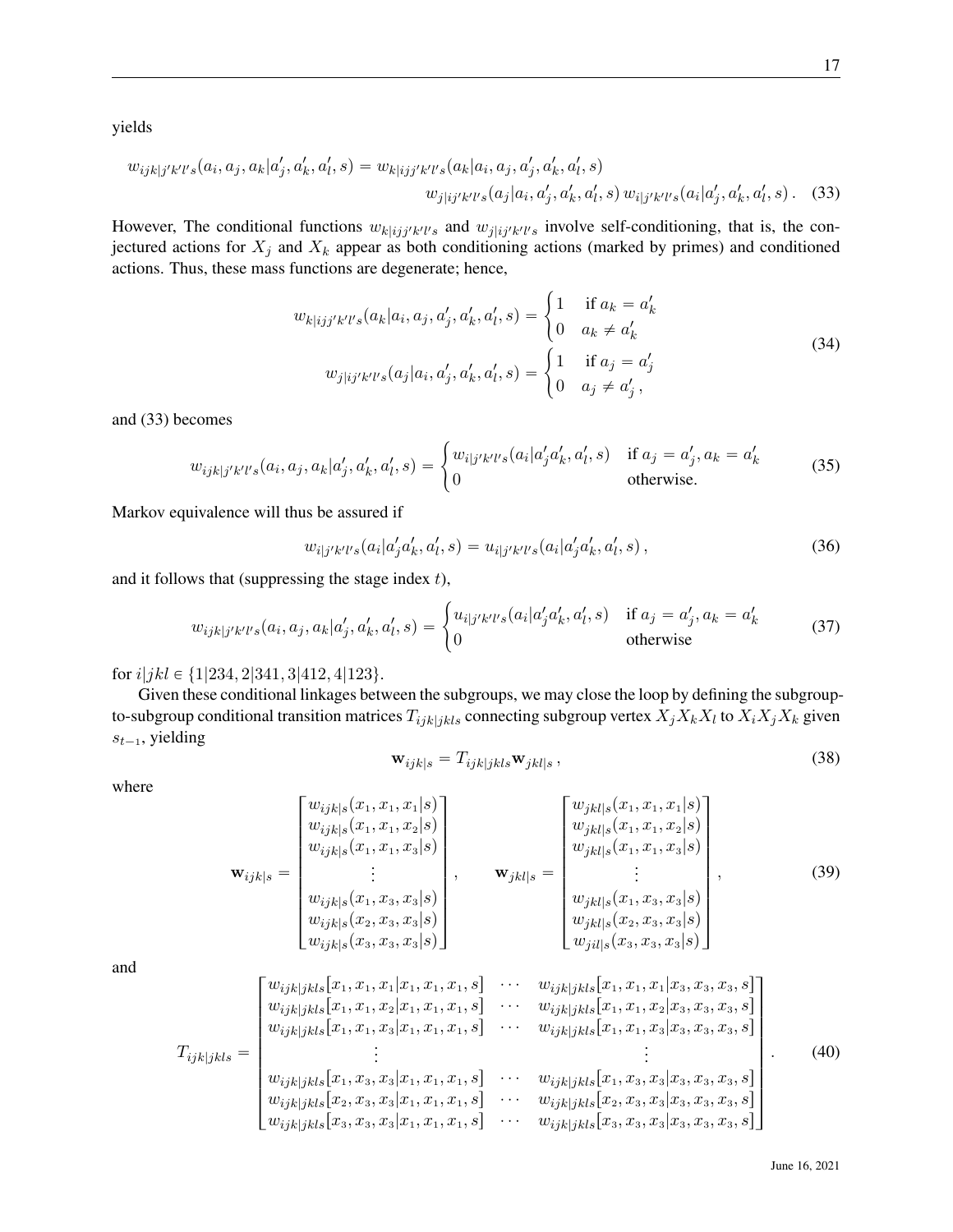The closed-loop transition matrices are computed as

»

$$
T_{ijk|s} = T_{ijk|jkls} T_{jkl|klis} T_{kli|ljs} T_{lij|ijks}.
$$
\n(41)

Once these closed-loop transition matrices are defined, we apply the Markov chain convergence theorem to compute the converged functions  $\overline{\mathbf{w}}_{ijk|s}$ . These converged coordination vectors are used to compute the individual converged utilities via

$$
\overline{\mathbf{w}}_{i|s} = \begin{bmatrix} \overline{w}_{i|s}(x_1) \\ \overline{w}_{i|s}(x_2) \\ \overline{w}_{i|s}(x_3) \end{bmatrix} = T_{i|jkls} \overline{\mathbf{w}}_{jkl|s},
$$
\n(42)

fi

where

$$
T_{i|jkls} = \begin{bmatrix} u_{i|jils}(x_1|x_1, x_1, x_1, s) & \cdots & u_{i|jkls}(x_1|x_3, x_3, x_3, s) \\ u_{i|jils}(x_2|x_1, x_1, x_1, s) & \cdots & u_{i|jkls}(x_2|x_3, x_3, x_3, s) \\ u_{i|jils}(x_3|x_1, x_1, x_1, s) & \cdots & u_{i|jkls}(x_3|x_3, x_3, x_3, s) \end{bmatrix} . \tag{43}
$$

The converged cyclic network is



where the links defined by the symbol  $\sim$  indicate that the network has reached steady-state once convergence is achieved.

#### 3.5 Simulation Design

The simulation consists of two simulation experiments to compare two populations, both playing the repeated public goods game as defined in KV (2016). Each population comprises four agents  $\{X_1, X_2, X_3, X_4\}$ engaging in  $K$  trials, with each trial comprising  $L$  stages. Population A will play the straight KV public goods game, and Population B will play the same game except for intermittent mindshaping episodes. This is a modeling convenience. We suppose that in reality mindshaping would occur continuously and incrementally. However, such continuous preference modulation cannot be directly represented consistently with economic analysis. We therefore, in effect, probe the effects of background sociological dynamics using comparative statics. The variable of interest is the frequency of norm-following between A populations and B populations.

#### 3.5.1 Population A

The members of Population A are all independently initialized at stage  $t = 0$  according to the distribution defined by Table 2, yielding initial random choices  $(a_{10}, a_{20}, a_{30}, a_{40})$ . The payoffs for stages  $t > 0$  are given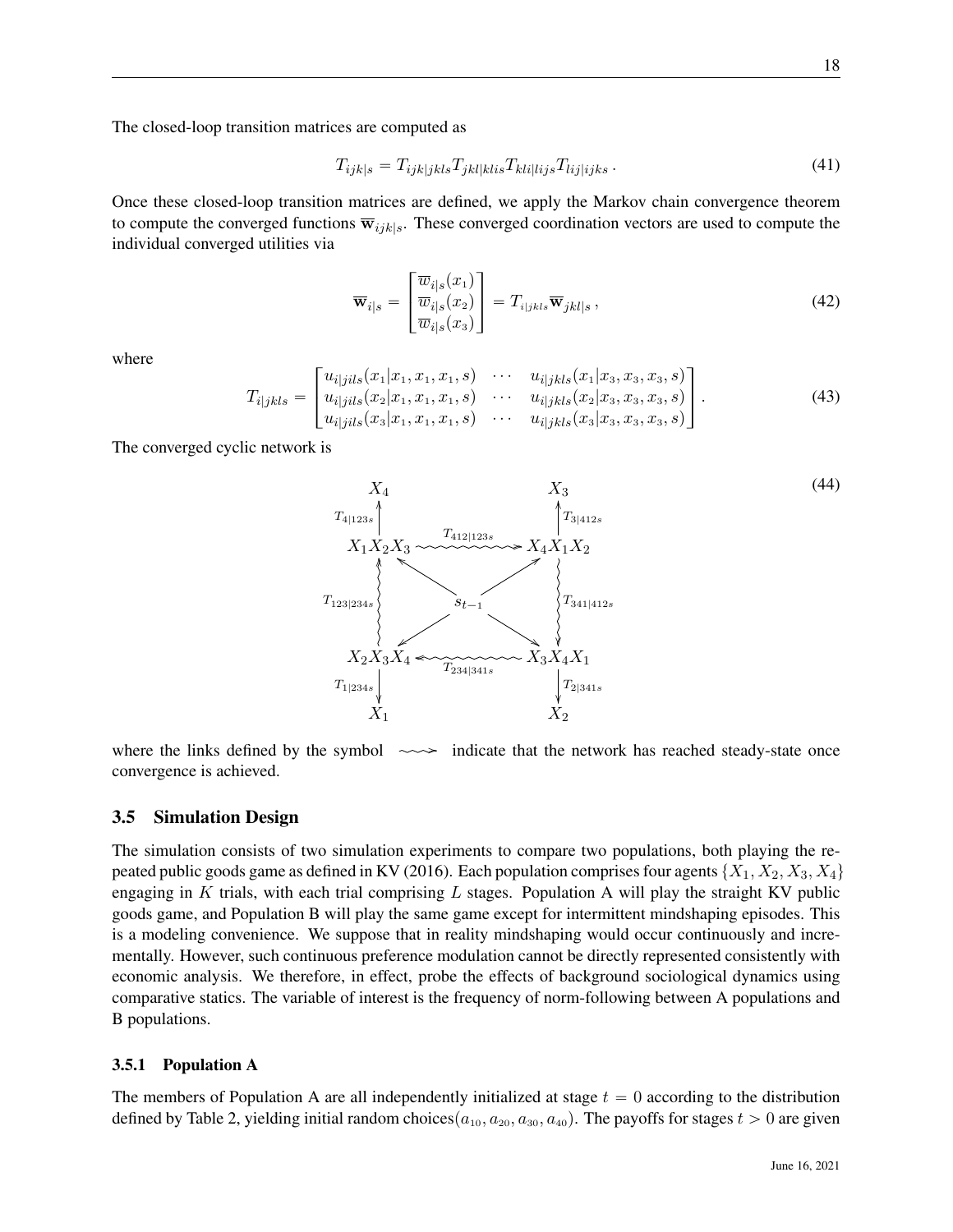by (4), with  $\alpha = 1/2$ ,  $\eta = $25$ , and g defined by (6). The threshold sensitivity level is  $\phi^*$  as defined by (10), yielding  $\phi^* = 0.662$ . The sensitivity parameters  $\phi_i$  for each trial are chosen independently according to the uniform distribution  $U[\phi^*-\epsilon, \phi^*+\epsilon]$ . The optimal solutions for  $t>0$  are defined by (11). Thus, if  $\phi_i > \phi^*$ for all agents and  $s_{t-1} = \eta$ , then they will all play the norm for all subsequent stages. However, if  $\phi_i < \phi^*$ for any  $X_i$ , then she will play to maximize her payoff, which will cause all agents to play selfishly for all subsequent stages. This is the critical feature that will be explored via Population  $B$ . Namely, if an agent comes to the social engagement with low norm-sensitivity, she may be susceptible to the influence of others, and there may be reachable equilibria in which she is induced to adjust her norm sensitivity accordingly.

#### 3.5.2 Population B

The members of Population A are initialized with a mindshaping exercise using the norm-compliant utility defined by (17). The distinctive feature of this utility is that, rather than being exogenously set ex ante, it is susceptible to modulation as a function of both the previous state  $s_{t-1}$  and  $\sigma_{-it}$ , the conditional conjectures of  $X_{-i}$ . (In fact, we may view the product  $\phi \rho$  in (4) as a coarse modulation of  $\phi$  as a function of  $s_{t-1}$  an on-off switch.) Although we model  $\phi_i$  as a function of both  $\sigma$  and  $s_{t-1}$ , in this section we focus on conditionalization via  $\sigma_{-it}$ . Given her conjecture that  $X_{-i}$  will follow the norm, if she were inclined to be a compatible citizen of the community, she would have an incentive to also follow the norm rather than risking the disapproval of her fellow citizens. This would motivate her to increase her norm sensitivity. On the other hand, if she were not normatively compatible with  $X_{-i}$ , she would not be so inclined and would be so motivated.

Our simulation model for Population B proceeds as follows. Each agent is initialized with CGT using the norm-compliant payoff function defined by (17). In order to make comparisons with the basic KV model, we employ the same  $\phi_i$  parameters as used by KV and we modulate them by multiplicative parameters as follows:

$$
\hat{\phi}_i(a_{it}, s_{t-1}) = \begin{cases} \gamma(a_{it}) \, \phi_i & \text{if } \sigma_{-it} \in \mathcal{S}_\eta \\ \phi_i & \text{otherwise,} \end{cases} \tag{45}
$$

with  $\gamma(a_{it}) = \gamma_q \geq 0$  if  $a_{it} = x_q, q \in \{1, 2, 3\}$ , where  $\gamma_2$  increases norm compliance sensitivity by conjecturing increased norm sensitivity if  $X_{-i}$  conjectures norm compliance and  $\gamma_1$  and  $\gamma_3$  reduce norm compliance sensitivity if  $X_{-i}$  were to reject norm compliance.

Our simulation for Population B uses the outcome from the CGT first stage for subsequent stages using the basic KV model, that are interrupted at random stages by inserting the CGT model as a mindshaping reinforcement. The simulation consists of  $K = 50$  trials with repeated games of length  $L = 50$  stages. Table 4 displays the number of instances of norm compliance for both populations for several values of  $\gamma_i$ . Our

|                                                                                                      | $(\gamma_1, \gamma_2, \gamma_3)$ $(\gamma_1, \gamma_2, \gamma_3)$ $(\gamma_1, \gamma_2, \gamma_3)$ $(\gamma_1, \gamma_2, \gamma_3)$ $(\gamma_1, \gamma_2, \gamma_3)$ |      |     |      |
|------------------------------------------------------------------------------------------------------|----------------------------------------------------------------------------------------------------------------------------------------------------------------------|------|-----|------|
| Population $(0.5, 2.5, 0.5)$ $(0.2, 2.5, 0.2)$ $(0.7, 3.0, 0.7)$ $(1.0, 3.0, 1.0)$ $(0.5, 3.0, 0.5)$ |                                                                                                                                                                      |      |     |      |
| 194                                                                                                  | 185.                                                                                                                                                                 | 124  | 105 | 126  |
| 392.                                                                                                 | 2598                                                                                                                                                                 | 1568 | 147 | 4653 |

Table 4: Simulation results.

simulations establish that mindshaping via CGT does indeed increase the frequency of norm compliance. For mindshaping to be effective, however, requires  $\gamma_2 \geq 2.5$ , yielding an effective threshold of  $2.5\phi^*$  = 1.655. The reason that this threshold is significantly higher than the threshold  $\phi^* = 0.662$  for the basic KV game is due to the interrelationships that exist among the agents where, with the CGT model,  $X_{-i}$  exerts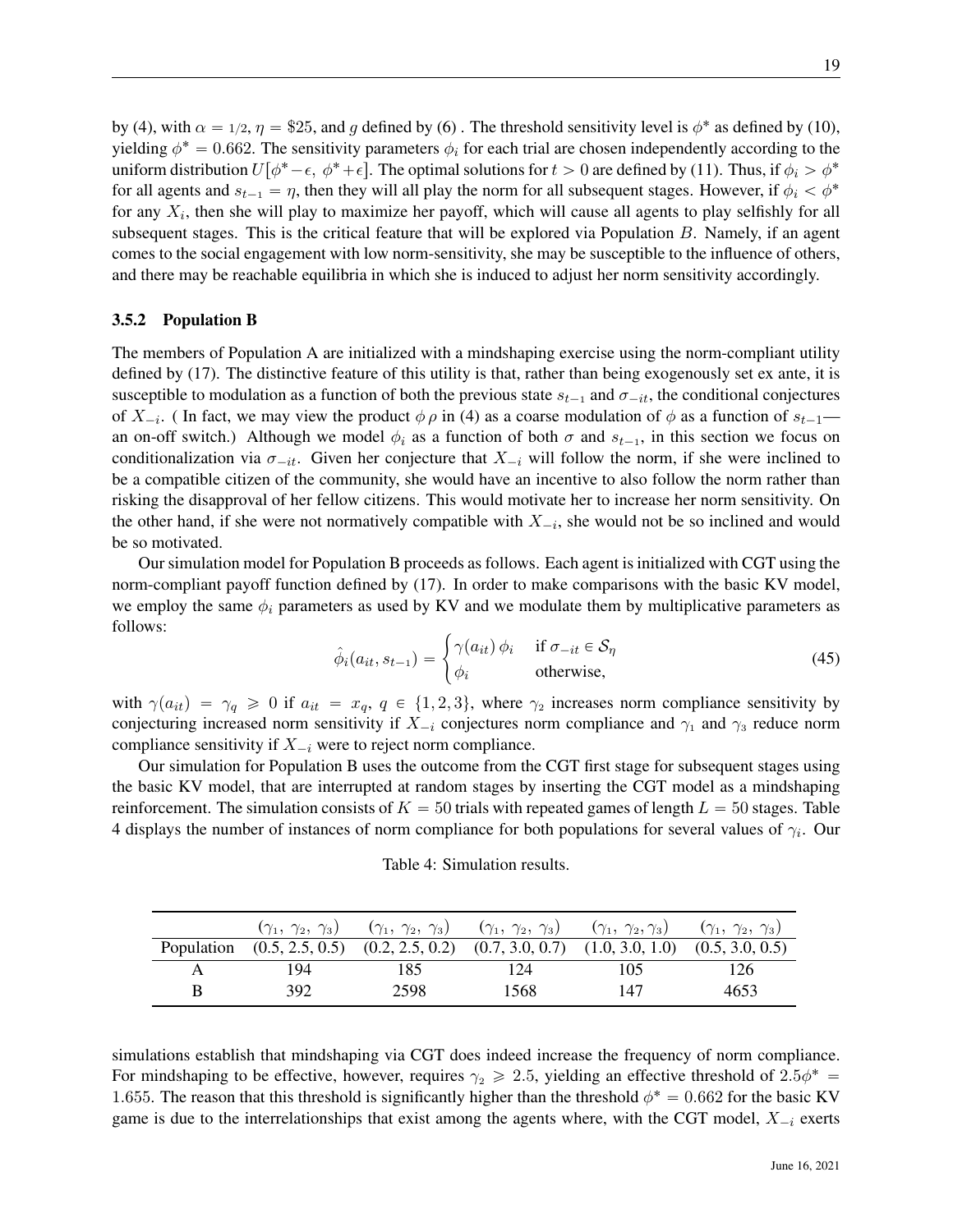direct social influence on  $X_i$ , in contrast to the indirect social influence that the history from stage  $t-1$ exerts at stage t. Thus, although setting  $\phi_i > \phi^*$  will certainly cause the payoff defined by (18) to favor  $x_2$ over  $x_3$  viewed in isolation from all other agents, when modeled as a part of the community where members are subjected to direct social influence, a more substantial increase in  $\phi_i$  is required for  $x_2$  to be favored over  $x_3$  (see (17) and (45)).

These results establish that as the multiplier increases for  $x_2$  and decreases for  $x_1$  and  $x_3$ , the frequency of norm compliance increases. It is important to appreciate the distinction between the public goods game as defined by the basic KV model and the CGT-based public goods game. With the basic model, although each agent is influenced by the history of past actions, there are no explicitly defined social relationships among them. In particular, their norm sensitivities are held constant over all of their possible actions. By contrast, the CGT model allows agents to directly modulate their norm sensitivities as a function of their possible actions. In fact, as modeled in the simulations, the two models conditionalize on different criteria. The KV model expresses norm sensitivity conditions on the *past behavior* via  $\rho_i$ , but the CGT model expresses norm sensitivity by conditioning on *current conjectures* as functions of explicitly defined social relationships. Although the CGT approach certainly permits conditioning on the history, we have deliberately avoided doing so in order to emphasize conditioning via direct social influence.

### 4 Discussion

In this section we sketch the wider theoretical framework that the modeling and simulation exercise of the previous two sections is intended to exemplify. We emphasise that this is a sketch: substantial technical work necessary to develop it into theory lies ahead.

We understand Population A in the simulation as a community in which the only strategic interactions are *economic*, by which we mean: occur between agents with fixed utility functions. Population B illustrates a community in which economic interactions occur under the shadow of a background process of *sociological* pressure that alters utility functions through mindshaping processes. Mindshaping causes networked agents' utility functions to incrementally come into closer resemblance to one another. Such processes do not necessarily tend toward homogeneity; two pairs of individuals that begin with conflicting preferences from one another might, in developing closer within-pair preference structures, become less aligned between pairs. Mindshaping can produce polarisation, or balkanisation, instead of normative unification. Ross, Stirling and Tummolini (2021) simulate such cases, along with cases of pluralistic ignorance, in a setting where outcomes differ from one another only in relative risk. Which of these general kinds of social situations mindshaping produces depends on the structure of the network, in ways that remain to be theoretically explored in future work. We conjecture that in relatively simple networks such as the one simulated above, in which individuals mainly play games in which Pareto-dominant coordinated equilibria are available, mindshaping will tend to accelerate the emergence of efficiency, as in the simulation.

Our general modeling vision, as indicated in the introduction, is of two kinds of models, with different disciplinary roots, that constrain one another through shared use of non-refined non-cooperative game theory. By 'non-refined' we refer to game theory that aims to *describe* patterns of strategic behavior rather than *prescribe* it according to idealisation of stringently rational choice. Of course, game theory cannot be applied to entirely irrational or arational behavior. Agents' choices must be sensitive to changes in incentives that can be identified using utility functions. Over interesting explanatory domains of interaction, models must predict, and risk refutation by failure of, stochastic dominance. Equilibria no weaker in the constraints they impose on identification than quantal response equilibrium (QRS) must be supported by analysis. Taken together, these constraints amount, in philosophical terms, to the idea that most accurate and comprehensive explanation and generalization of agents' behavior *requires* adoption by the modeler of the intentional stance (Dennett 1987, Ross 2005, 2014).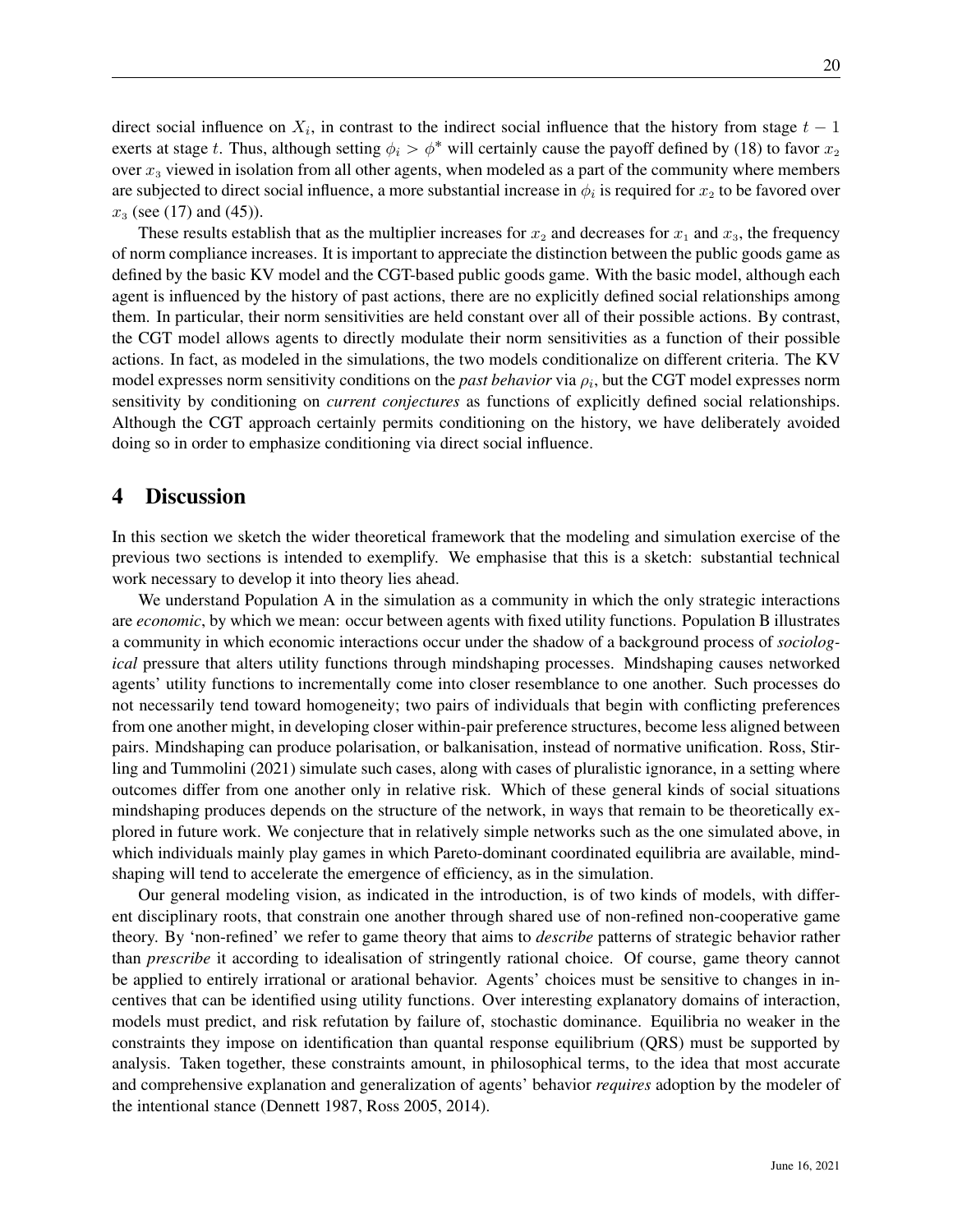We adopt a conservative view of economic modeling. Such modeling should identify agents by means of utility functions. Thus economic theory applies only to agents whose utility functions are fixed within the model. Solution concepts are non-cooperative: best-reply, Nash, Bayes-Nash, or Quantal Response equilibria, though allowing for trembling-hand errors. Agents need not be expected utility maximizers, but their choices should be identifiable using axioms that formally nest expected utility theory (EUT), such as rank-dependent utility (RDU) theory (Quiggin 1982, Yaari 1987). <sup>4</sup>

Among models of the effects of social norms, both the general and special models of Kimbraugh and Vostroknutov (2016 and 2020a, respectively) count as 'economic' according the above restrictions. This also applies to many models in the social-preferences tradition, notwithstanding our endorsement of Binmore's (2016) complaint that this approach eschews generality and therefore poorly serves the goal of accumulation of knowledge in theory. In holding utility functions fixed, these models are best interpreted as describing strategic interactions of agents for which norms themselves, and the distribution in a population of preferences reflecting these norms, are exogenous. Thus, as KV acknowledge, they do not aspire to describe processes by which norms originate and change.

By contrast, CGT directly models sociological processes of mindshaping, the general mechanism that generates, sustains, reconfigures, and undermines norms. It incorporates a view of such processes that is controversial among sociologists. Some such models allow no scope for strategic influence by agents. CGT, by contrast, models mindshaping as strategic. In this it aligns with a range of approaches to 'grand' sociological theory that views individuals as strategically responsive to norms as social facts, in ways that dynamically transform these facts but often in ways that no agent intends. Influential examples of such sociological theorising are Coleman (1990) and Martin (2009); see Ross (2014) for methodological and philosophical discussion. The key feature that differentiates sociological models of normative influence from economic models is that they represent preferences and utility functions as *socially adaptive*. Such processes cannot be captured as solutions to extensive-form games among fixed agents. CGT handles this limitation not by adopting novel solution concepts, but by applying standard solution concepts only after applying marginalization to games played among individuals with conditional utility functions, according to the procedures described in Section 3.

Adaptive preferences have been presented by various authors following Sen (1992) as challenges to standard economic welfare theory (see also Elster 1983). Part of the problem is mere intertemporal inconsistency, precisely our basis for maintaining a distinction between sociological and economic analysis in our interdisciplinary method, rather than trying to fuse them. But a more specific basis for suspicion is the belief that individual preference adaptation as an empirical phenomenon usually involves less powerful agents accommodating the objectives of more powerful ones. In a tradition in which the centrality of welfare as a proxy for well-being is based on emphasizing consumer sovereignty, and that in turn rests on aversion to paternalism by a morally non-neutral state, preference adaptation that results from power imbalance strikes many analysts as particularly sinister.

Sociologists, unlike economists, do not inherit a tradition of welfarism and normative individualism. But then *social-scale* preference adaptation, as modeled by CGT, is likely to carry the scent of original sin for sociologists, as the basic manifestation and driver of false consciousness in the Marxist conception. It is furthermore central to Fanon's (1952) enormously influential critique of racist colonialism. In general, however, sociologists are not inclined to follow the example of some economists in seeking to deny the significance of preference adaptation as an empirical phenomenon. They are more inclined to cite its pervasive occurrence as a reason for trying to build institutions that redistribute power downward.

With respect to these normative issues, we note that our simulation of the public goods game in a CGT

<sup>4</sup>This excludes prospect theory, which may in its original formulation (Kahneman and Tversky 1979) have merits as a model of some psychological processes, but in its economic expression as cumulative prospect theory (Tversky and Kahneman 1992) adds elements we regard as ad hoc (see Harrison and Swarthout 2016).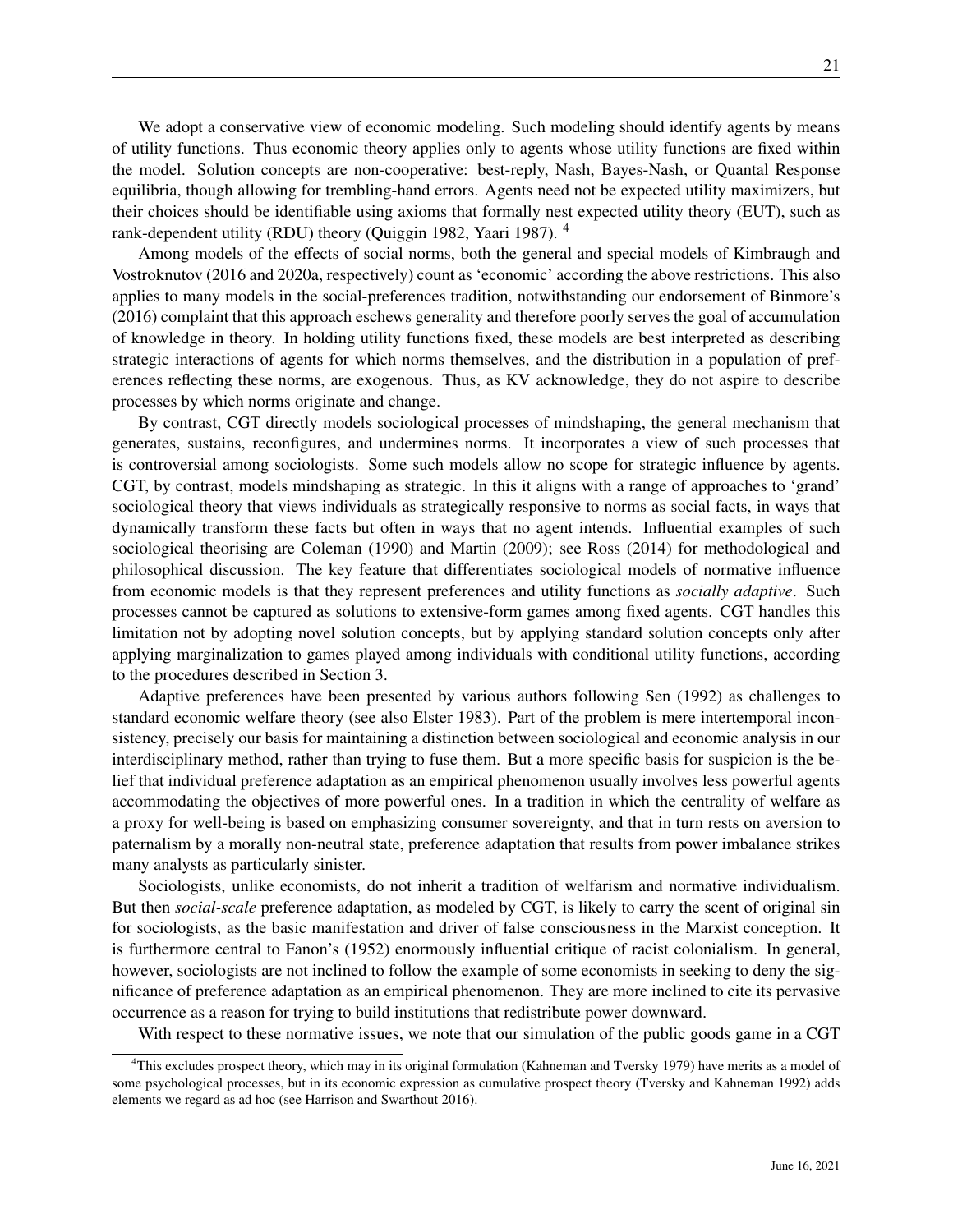setting is a reminder of the morally ambiguous nature of mindshaping. It seems to us to be an obvious historical fact that large-scale normative change has very frequently reflected cultural imperialism and coercive homogenization. On the other hand, to the extent that such homogenization expands the moral circle, in the sense of Singer (1981), by promoting the spread of normative sensitivity across sub-networks, it is likely the essential basis for values that aspire to universal scope. In the more modest context of a public goods game, as our simulation demonstrates, it can accelerate and stabilize cooperative choice. We furthermore suggest that by directly representing the *strategic* element of social preference adaptation, CGT offers a corrective to sociological accounts of political and cultural dynamics that neglect the agency of the oppressed - an important theme in Fanon-influenced criticisms of the traditional Marxist analysis.

Our modeling exercise leaves the formal integration of the sociological and economic dynamics of norms as a pending project. We argue, however, that it displays the technical tools for the project, and begins to specify its conditions. We close the discussion with a sketch of the technical agenda we have in mind.

Our template for the proposed relationship between CGT and standard game theory is the relationship between cooperative and non-cooperative game theory as conceived in the Nash program. Binmore (1998) provides a rich informal discussion. Since we are here outlining a proposed methodology rather than yet building real theory, this informal exposition is the appropriate reference point.

Nash (1950, 1951, 1953) identified the value of a practical strategy, for use in applied work, that could exploit the strengths of both cooperative and non-cooperative game theory while avoiding their respective weaknesses. Cooperative game theory can identify highly general solutions to bargaining games that are robust to many changes in details about players' utility functions and strategy sets. However, none of the various cooperative solution concepts that have been studied have been found to be robust across all bargaining games. By contrast, solution sets for non-cooperative games can be identified with confidence, and it is typically clear from a game's structure which solution concept is most appropriate for application. One might therefore imagine that when God applies game theory to the strategic affairs of her creatures she doesn't bother with cooperative models: she writes down the full non-cooperative extensive form of the bargaining game among the individuals who are conjectured into coalitions by the less powerful minds of mortal theorists. She then computes the equilibria of the game that folds both the 'pre-play' and 'play' stages into a single extensive-form model with stages. Unfortunately, theorists attempting to construct applied models of real-world situations without God's cognitive resources typically can have little confidence that they have reliably sorted relevant from irrelevant differences among players and strategy sets when they try to reconstruct the pre-play cooperative game in non-cooperative extensive form. Such sorting is essential to avoid combinatorial explosions of branches in game trees.

Nash's method for coping with this problem - the Nash program - is to use cooperative analysis as the basic tool for representing bargaining games, but then to use non-cooperative analysis to test proposed cooperative solutions. The straightforward idea is that the modeler should be obliged, after identifying a cooperative solution, to find a plausible non-cooperative model for which the solution in question is an equilibrium in extensive form. Nash illustrated the strategy in defending his solution to the general problem of bargaining over the distribution of a cooperatively generated surplus.

We suggest a similar approach to reconciling sociological and economic analysis as we have characterized them here. This is the approach we illustrated in Section 3 as applied to KV's public goods game.

Consider first a sociologist whose primary interest is in the dynamics of normative stability and change in a society or sub-society. She can begin by building a conditional game to describe the network of relationships among types of agents that she hypothesises on empirical grounds. To ensure that she will be able to compare her model with economic ones, she should avoid various restrictions that would limit the generality of a corresponding economic model. For example, she should not impose homogenous risk attitudes on her population or assume that all agents are expected-utility maximisers. This she can do by assigning them response functions with flexible (e.g., Prelec) decision weights, following the approach in Ross, Stirling and Tummolini (2021). But of course there is one restriction an economist would make that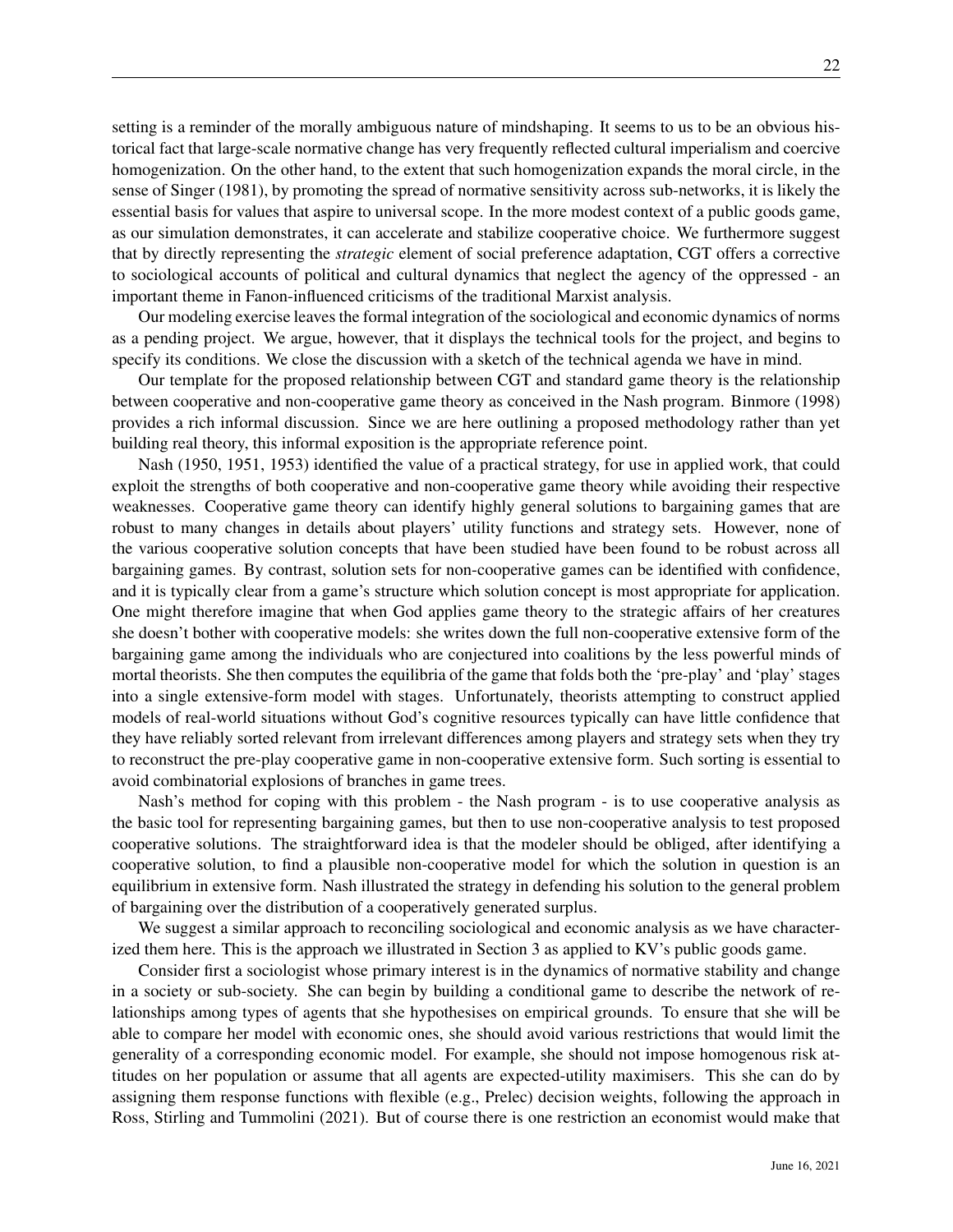she drops, which is indeed what marks her analysis as sociological: she allows agents' utility functions (and their decision weights on risky prospects) to be influenced through conditionalisation and marginalisation as Markov processes.

Though the empirical social process that is the sociologist's explanatory target is dynamical, her CGT model is analysed as comparative statics. Furthermore, use of CGT allows her to restrict her solution set to concepts that are as narrow as a favoured philosophy of game theory recommends; we would urge that she follow the advice of Binmore (2007) in making this choice. The sociologist can then test whether the social normative equilibrium she has identified is *economically stable*. By this we mean that the equilibrium is reachable in an extensive-form unconditional model of her game, played by agents with utility functions 'frozen' in the sociological dynamics.

The importance of explicitly attending to norms in a unified social analysis emerges at this methodological juncture. The point of the sociological modeling is to identify them. If the economic model (i.e., the extensive-form unconditional game) against which they are tested does not allow for norm-responsiveness in players' utility functions, then there is no reason to expect that the conditional and unconditional solutions should align. Thus the unconditional game used in the test that is analogous to that recommended by the Nash program should be defined using utility functions such as those developed by KV (2020a).

Now let us examine this methodological program from the applied economist's point of view. Her aim is to predict and explain outcomes of interactions among individual agents who are identified by their utility functions. If these agents are people or human institutions (or even, for all we know, elephants or orcas or ravens), their assessments of outcomes will be (heterogeneously) influenced by prevailing social norms. These norms are exogenous to her model: her agents did not choose them. She might try to account for them by conjecturing and experimenting with various social-preferences models. But this is likely to be extremely inefficient, and in any event is likely to generate over-fitted models even if she finds a social-preferences conjecture that happens to 'work', because her agents' utility functions will be more restricted than those that characterise the 'frozen' output of the sociologist's corresponding CGT analysis. What matters to the economist is not which precise social states agents normatively prefer; rather, what she needs to take into account is the distribution of responsiveness among her agents to whichever norms prevail and must be factored into their empirical expectations about the strategies they will encounter. Following KV's example, the economist models norm-sensitivities, drawing the explicit characterisation of norms themselves from the modeling of the sociologist.

In the public goods game example we simulated, under conditions where enough economic agents are sufficiently sensitive to a norm of cooperation to find equilibria, sociological mindshaping processes can accelerate the extent of entrenchment of the norm over time. However, the threshold frequency of normsensitivity sufficient for increasing the frequency of cooperative play is substantially higher than the threshold required for a stationary non-zero distribution of cooperative play among agents without mindshaping. This result is intuitively appealing, suggesting a general micro-mechanism for the kinds of cultural ratchet effects that promote the spread of political participation, rule of law, and more globalised markets described by theorists of the historical spread of democratic capitalism, and of contemporary countries' relative levels and rates of success in what Fukuyama (2014) calls 'getting to Denmark' (Lal 1998; Grief 2006; Henrich 2020; Acemoglu and Robinson 2012).

Mindshaping also allows for processes of a kind that economic models cannot explain. Pluralistic ignorance about norms is sustainable as an equilibrium among interacting economic agents (Smerdon, Offerman Gneezy 2019). However, because economic models hold preferences fixed, they cannot endogenise the kind of process described by Kuran (1995), in which pluralistic ignorance ends not with general discovery of the shared error, but with adaptation of preferences to comply with practice.

As discussed in Section 3, this has somewhat vertiginous implications for welfare analysis. General discovery of pluralisic ignorance should tend to increase welfare, by bringing both individual behaviour and policy into closer alignment with preferences. Elimination of pluralistic ignorance through preference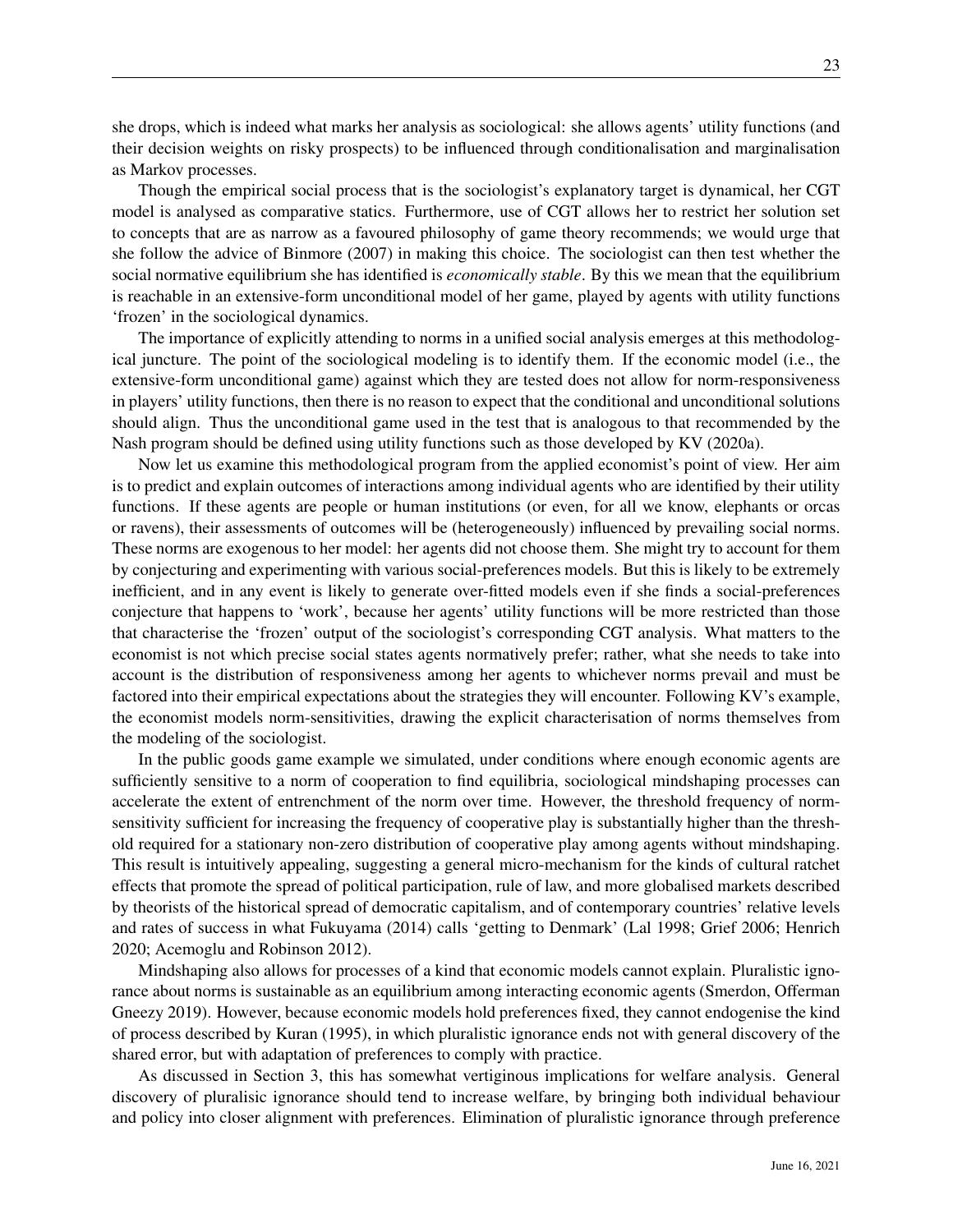adaptation should *also* tend to promote welfare improvement, but by changing preferences rather than behaviour or policy. This needs not carry societies in the direction away from Denmark - think of a society with an initial majority of private racists who over time adjust their preferences to conform with public normative shaming - but we see no obvious basis for general optimism. For example, the Chinese government might well have succeeded over the past couple of decades in creating more sincerely militant nationalism as a means of shoring up the legitimacy of its authoritarian institutions. Theorists who insist on subjective preference satisfaction as the touchstone for welfare assessment might have to acknowledge that the recent Chinese repression of Hong Kong's autonomy may have improved Chinese social welfare. We don't intend this comment as a kind of passive-aggressive attack on welfarism. Perhaps it is a reminder of the virtues of welfare criteria that are often criticised as being too conservative. No matter how many nationalistic Chinese people have enjoyed better satisfied preferences through the assault on rule of law in Hong Kong, it is clearly no Pareto improvement, though it might satisfy Kaldor-Scitovsky criteria. Recent government behaviour in Xinjiang can constitute neither sort of welfare improvement, as the losers cannot be compensated by any feasible lump-sum transfer.

A final discussion issue involves conceptual sanitation. We earlier suggested that Ross's (2006, 2008) overlapping-generations model of what he calls 'game determination' should be displaced by the more encompassing strategy adopted here. However, the general phenomenon of strategically influenced socialpsychological change that Ross (2005) describes informally but more richly remains the explanatory target. We therefore adopt the following semantic policy going forward: mindshaping is the general mechanism for game determination, of which CGT is the improved theory.

## 5 Conclusion

Constructing a theory of social norms is an ambitious, developing enterprise that will necessarily be the work of many hands from multiple disciplines. We have sketched a methodology that aims to facilitate that interdisciplinarity without sacrificing the accumulation of analytic clarity that the traditional division of labour in the social sciences has fostered. We follow the advice of Gintis (2009) in using game theory for social-scientific unification. But we also follow Binmore (1994, 1998, 2005) in retaining the straight and narrow path of standard microeconomic theory in modeling shorter-run games among socialised individuals. Modeling longer-run dynamics should remain the task of sociologists (along with anthropologists and social psychologists, though these details are matters for another occasion). Then the crucial trick for the promoter of unification to turn is finding a technical meta-language in which mutual constraints from economic and sociological models can be stated. We proposed conditional game theory as furnishing that meta-language. We also emphasise that CGT corrects a tendency in sociology to view agents as strategically passive and helpless.

Norms are produced by mindshaping processes that are the critical mechanism explaining human ecological dominance (Henrich 2015). These norms are exogenous features of the contexts in which individual economic agents encounter one another as traders and bargainers. These are the fundamental axioms of a future theory of norms.

## References

Acemoglu, D., & Robinson, J. (2012). *Why Nations Fail*. Crown. Andreoni, J. & Bernheim, B.D. (2009). Social image and the 50-50 norm: A theoretical and experimental analysis of audience effects. *Econometrica* 77: 1607-1636. Andreoni, J., Nikiforakis, N. & Siegenthaler, S. (2017). Social change and the conformity trap. WP, Semantic Scholar: https://api.semanticscholar.org/CorpusID:53371491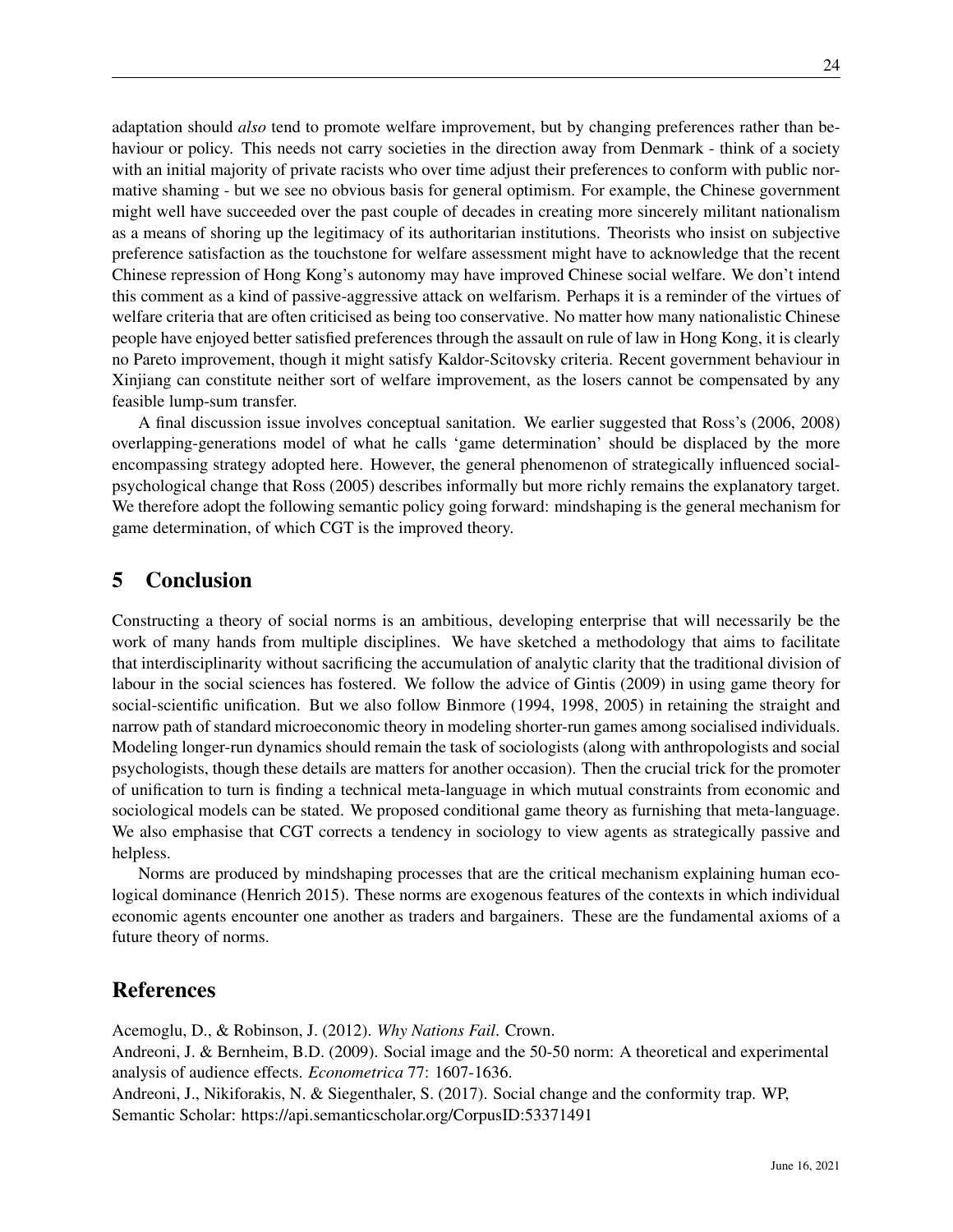Bernheim, B.D. (1994). A theory of conformity. *Journal of Political Economy* 102: 841-877.

Bicchieri, C. (2006). *The Grammar of Society*. Cambridge University Press.

Bicchieri, C. (2017). *Norms in the Wild*. Oxford University Press.

Binmore, K. (1994). *Game Theory and the Social Contract, Volume 1: Playing Fair*. MIT Press.

Binmore, K. (1998). *Game Theory and the Social Contract, Volume 2: Just Playing*. MIT Press.

Binmore, K. (2005). *Natural Justice*. Oxford University Press.

Binmore, K. (2007). *Playing For Real*. Oxford University Press.

Binmore, K. (2010). Social norms or social preferences? *Mind and Society* 2: 139-157.

Bogdan, R. (1997). *Interpreting Minds*. MIT Press.

Brock, W. & Durlauf, S. (2001). Discrete choices with social interactions. *Review of Economic Studies* 68: 235-260.

Chaudhuri, A. (2011). Sustaining cooperation in laboratory public goods experiments: A selective survey of the literature. *Experimental Economics* 14: 47–83.

Clark, A. (1997). *Being There*. MIT Press.

Coleman, J. (1990). *Foundations of Social Theory*. Cambridge, MA: Harvard University Press.

Davis, J. (2010). *Individuals and Identity in Economics*. Cambridge University Press.

Dennett, D. (1987). *The Intentional Stance*. MIT Press.

Edgerton, R. (1992). *Sick Societies*. Free Press.

Elster, J. (1983). *Sour Grapes*. Cambridge University Press.

Fanon, F. (1952). *Peau noire, masques blancs*. Editions du Seuil. ´

Fehr, E., & Gächter, S. (2000). Cooperation and punishment in public goods games. *American Economic Review* 90: 980-994.

Fukuyama, F. (2014). *Political Order and Political Decay: From the Industrial Revolution to the Present Day*. Farrar, Straus and Giroux.

Gilbert, M. (1989). *On Social Facts*. Princeton University Press.

Gintis, H. (2009). *The Bounds of Reason*. Princeton University Press.

Gintis, H. (2016). *Individuality and Entanglement*. Princeton University Press.

Goeree, J., Holt, C., & Palfrey, T. (2016). *Quantal Response Equilibrium*. Princeton University Press.

Grief, A. (2006). *Institutions and the Path to the Modern Economy: Lessons from Medieval Trade*. Cambridge University Press.

Harrison, G.W., & Swarthout, J.T. (2016). Cumulative prospect theory in the laboratory: A reconsideration. CEAR WP-16-05.

https://cear.gsu.edu/wp-2016 05-cumulative-prospect-theory-laboratory-reconsideration/. Forthcoming in G.W. Harrison and D. Ross, eds., *Models of Risk Preferences: Descriptive and Normative Challenges*

(Emerald, Research in Experimental Economics). .

Harsanyi, J. (1967). Games With incomplete information played by 'Bayesian' players, Parts I-III. *Management Science* 14: 159–182.

Henrich, J. (2015). *The Secret of Our Success*. Princeton University Press.

Henrich, J. (2020). *The WEIRDEST People in the World*. Farrar, Straus and Giroux.

Kahneman, D., & Tversky, A. (1979). Prospect theory: An analysis of decision under risk. *Econometrica* 47: 263-292.

Kessler, J., & Leider, S. (2012). Norms and contracting. *Management Science* 58: 62-77.

Kimbraugh, E., & Vostroknutov, A. (2013). Norms make preferences social. Working paper CiteSeerX: https://www.parisschoolofeconomics.eu/IMG/pdf/vostroknutov\_paper.pdf

Kimbrough, E., & Vostroknutov, A. (2016). Norms make preferences social. *Journal of the European Economic Association* 14: 608-638.

Kimbrough, E., & Vostroknutov, A. (2020a). A theory of injunctive norms. Working paper. https://papers.ssrn.com/sol3/papers.cfm?abstract id=3566589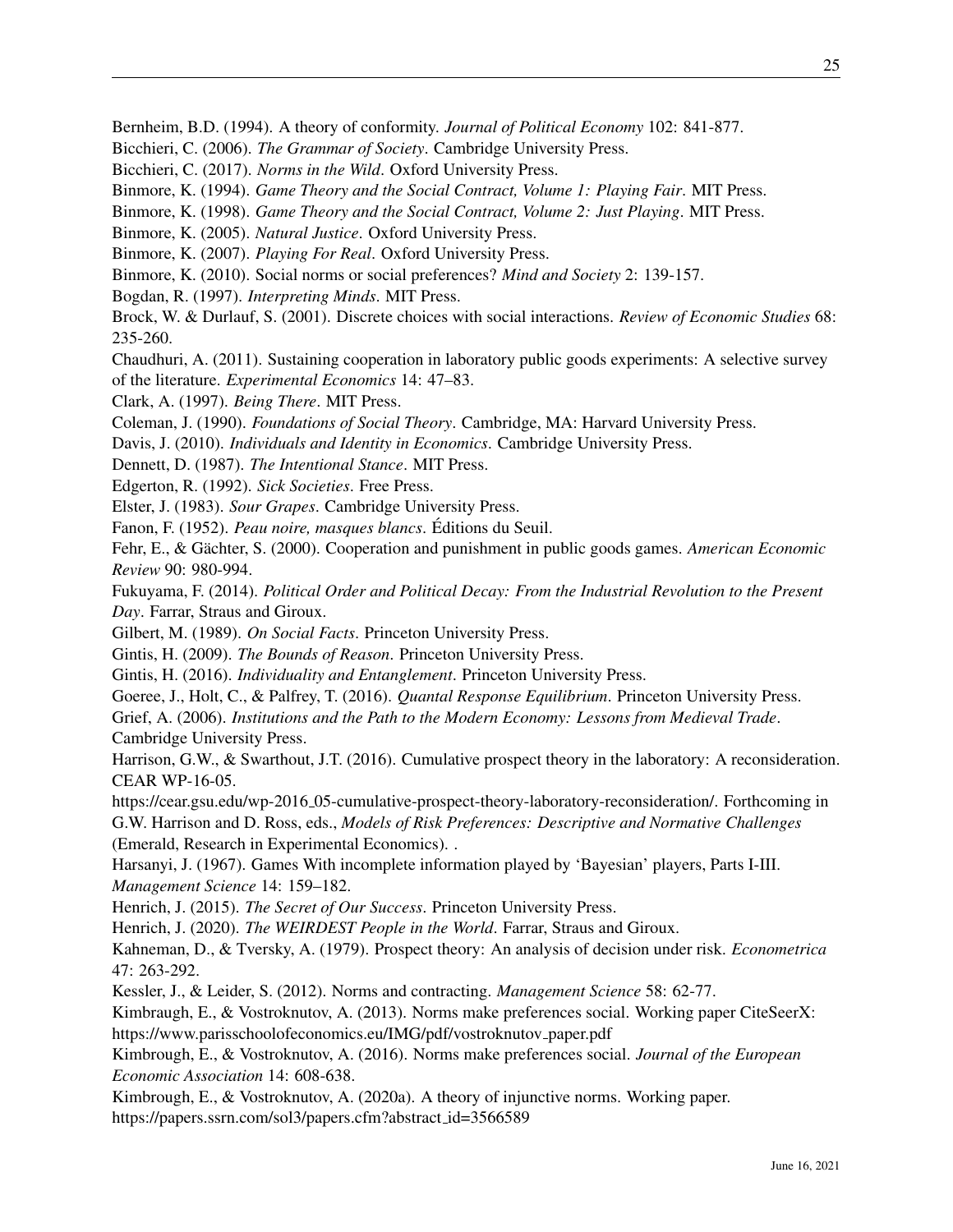Kimbrough, E., & Vostroknutov, A. (2020b). Injunctive norms and moral rules. Working paper.

http://www.vostroknutov.com/pdfs/axinorms3 00.pdf

Kreps, D., & Wilson, R. (1982). Sequential equilibria. *Econometrica* 50:863-894.

Krupka, E., & Weber, R. (2013). Identifying social norms using coordination games: Why does dictator game sharing vary? *Journal of the European Economic Association* 11: 495-524.

Kuran, T. (1995). *Private Truths, Public Lies*. Harvard University Press.

Lal, D. (1998). *Unintended Consequences*. MIT Press.

Ledyard J. (1995). Public goods: a survey of experimental research. In H. Kagel & J. Roth, eds., *Handbook of Experimental Economics*, pp. 253– 279. Princeton University Press.

Martin, J. (2009). *Social Structures*. Princeton: Princeton University Press.

McClamrock, E. (1995). *Existential Cognition*. Univesity of Chicago Press.

Michaeli, M. & Spiro, D. (2015). Norm conformity across societies. *Journal of Public Economics* 132: 51-65.

Michaeli, M. & Spiro, D. (2017). From peer pressure to biased norms. *American Economic Journal: Microeconomics* 9: 152-216.

Nash, J. (1950). The bargaining problem. *Econometrica* 18: 155-162.

Nash, J. (1951). Non-cooperative games. *Annals of Mathematics* 54: 286-295.

Nash, J. (1953). Two-person cooperative games. *Econometrica* 21: 128-140.

Nichols, S., & Stich, S. (2003). *Mindreading*. Oxford University Press.

Oxoby, R., & Spraggon, J. (2008). Mine and yours: Property rights in dictator games. *Journal of Economic Behavior and Organization* 65: 703-713.

Quiggin, J. (1982). A theory of anticipated utility. *Journal of Economic Behavior and Organization* 3: 323–343.

Quiggin, J. (1993). *Generalized Expected Utility Theory. The Rank-Dependent Model*. Boston: Kluwer. Ross, D. (2005). *Economic Theory and Cognitive Science: Microexplanation*. MIT Press.

Ross, D. (2006). The economics and evolution of selves. *Cognitive Systems Research* 7: 246-258.

Ross, D. (2008). Classical game theory, socialization, and the rationalization of convention. *Topoi* 27: 57-72.

Ross, D. (2014). *Philosophy of Economics*. Palgrave Macmillan.

Ross, D., & Stirling, W. (2021). Economics, social neuroscience, and mindshaping. In J. Harbecke & C. Herrmann-Pillath, eds., *Social Neuroeconomics*, pp. 174-201. Routledge.

Ross, D., Stirling, W., & Tummolini, L. (2021). Strategic theory of norms for empirical applications in political science and political economy. In H. Kincaid & J. Van Bouwel, eds., *The Oxford Handbook of Philosophy of Empirical Political Science*. Oxford University Press, forthcoming.

Samuelson, P. (1958). An exact consumption-loan model of interest with or without the social contrivance of money. *Journal of Political Economy* 66: 467–482.

Sen, A. (1992). *Inequality Reexamined*. Harvard University Press.

Singer, P. (1981). *The Expanding Circle*. Farrar Straus Giroux.

Smerdon, D., Offerman, T., & Gneezy, U. (2019). 'Everybody's doing it': On the persistence of bad social norms. *Experimental Economics* 23: 392-420.

Smith, V., & Wilson, B. (2019). *Humanomics*. Cambridge University Press.

Stirling, W. (2012). *Conditional Game Theory*. Cambridge University Press.

Stirling, W. (2016). *Theory of Social Choice on Networks*. Cambridge University Press.

Sugden, R. (1998). Normative expectations: the simultaneous evolution of institutions and norms. In A.

Ben-Ner , & L. Putterman, eds., *Economics, Value, and Organization*, pp. 73–100. Cambridge University Press.

Tummolini, L. & Stirling, W. (2020). Coordinated rational choice. *Topoi*, 39(2): 317-327.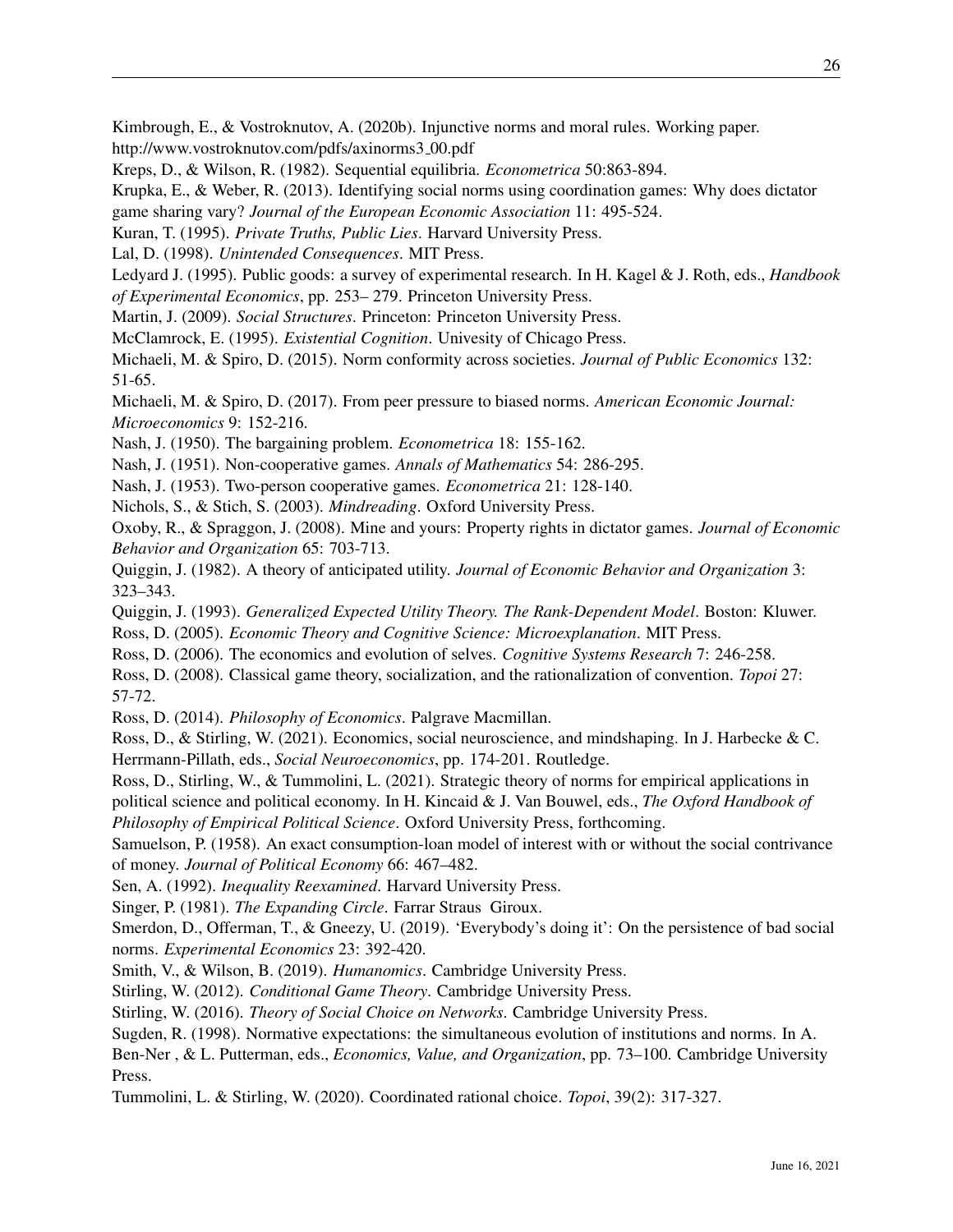Tversky, A., & Kahneman, D. (1992). Advances in prospect theory: Cumulative representation of uncertainty. *Journal of Risk and Uncertainty* 5: 297–323.

Weibull, J. (1995). *Evolutionary Game Theory*. MIT Press.

Yaari, M. (1987). The dual theory of choice under risk. *Econometrica* 55: 95-115.

Yamagishi, T. (1986). The provision of a sanctioning system as a public good. *Journal of Personality and Social Psychology* 51: 110-116.

Zawidzki, T. (2013). *Mindshaping*. MIT Press.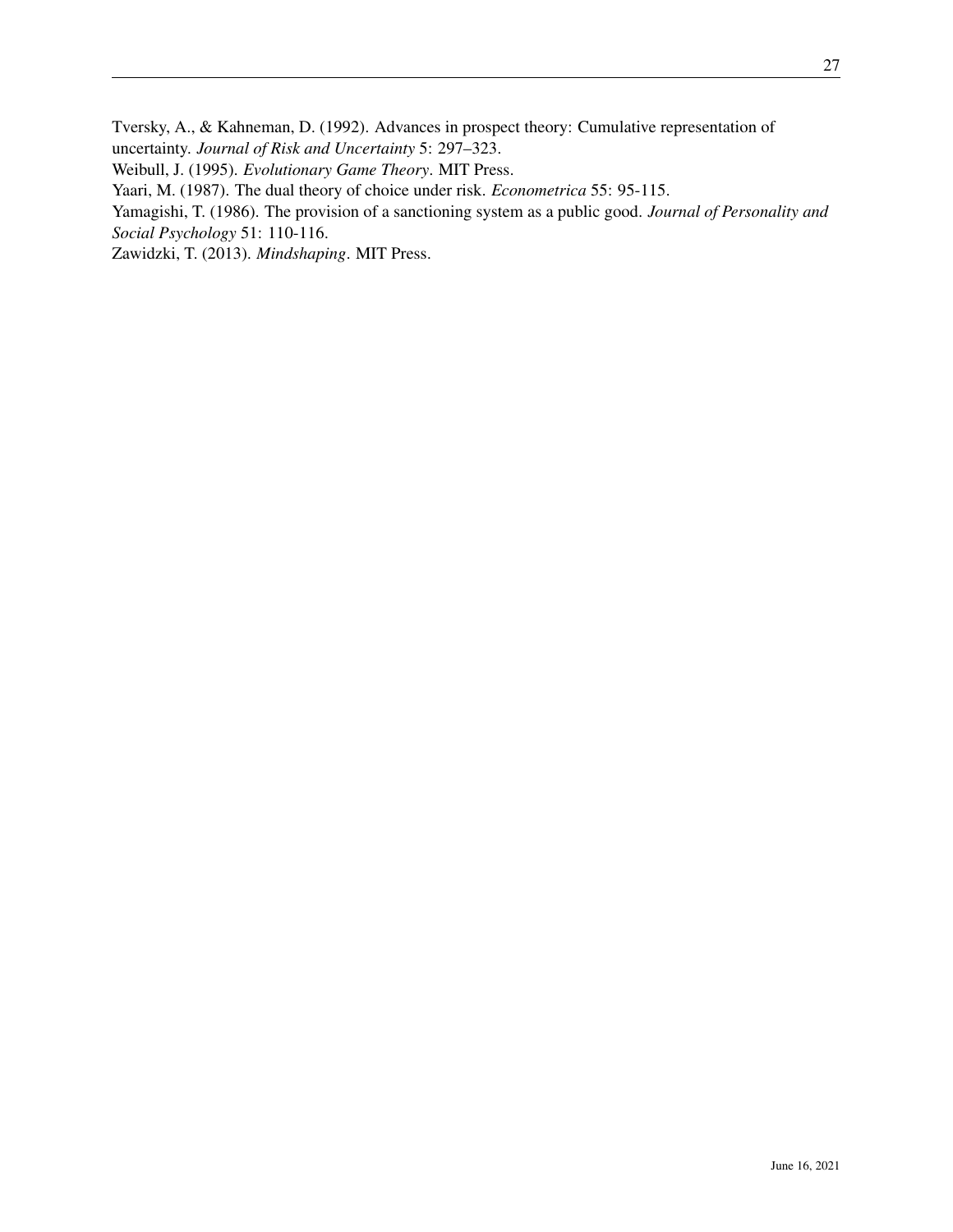## Appendix

### A Conditional Game Theory Review

#### A.1 Definitions and Notation

**Definition A.1.** An influence network graph  $G(\mathbf{X}, E)$  comprises a set of vertices  $\mathbf{X} = \{X_1, \ldots, X_n\}$  (the *set of agents) and a set*  $E \subset \mathbf{X} \times \mathbf{X}$  *of pairs of vertices such that there is an explicit connection between them that serves as the medium by which influence is propagated between*  $X_i$  *and*  $X_j$ *. The expression*  $X_i \longrightarrow X_j$ *means that the influence propagates in only one direction—a directed edge from*  $X_i$  *to*  $X_j$ *. A path from*  $X_j$ *to*  $X_i$  is a sequence of directed edges from  $X_j$  to  $X_i$ , denoted  $X_j \mapsto X_i$ . A path is a cycle if  $X_j \mapsto X_j$ . For *each*  $X_i$ , its parent *set is*  $pa(X_i) = \{X_{i_1}, \ldots X_{i_{q_i}}\}$ , where  $X_{i_k} \longrightarrow X_i$ ,  $k = 1, \ldots, q_i$ . A graph is said to *be* directed *if all edges are directed; it is a* directed acyclic graph *if all edges are directed and there are no*  $cycles.$  If  $pa(X_i) = \emptyset$  *then*  $X_i$  *is a* root vertex. A directed graph *is a* cyclic directed graph *if there are no root vertices.*

**Definition A.2.** A conditional network game is a triple  $\{X, A, U\}$ , where X is the set of agents;  $A_i =$  $\{x_{i1}, \ldots, x_{iN_i}\}, i = 1, \ldots, n$ , is the set of actions *available to*  $X_i$ ;  $\mathcal{A} = \mathcal{A}_1 \times \cdots \times \mathcal{A}_n$  is the set of outcomes; and  $\mathcal{U} := \{u_{i|pa(i)}, i = 1,\ldots,n\}$  is the set of conditional utilities such that  $u_{i|pa(i)}$  is the utility *to*  $X_i$  *as modulated by its conjectures regarding the actions taken by its parents.* 

**Definition A.3.** A self-conjecture for  $X_i$ , denoted  $X_i \models a_i$  for  $a_i \in A_i$ , is an action under consideration by  $X_i$  *for implementation. For*  $X_{i_k} \in$  pa  $(X_i)$ , *a* conditioning conjecture *by*  $X_i$  *for*  $X_{i_k}$ , *denoted*  $X_{i_k} \models a_{i_k}$  *for*  $a_{i_k} \in A_k$ , is an action that  $X_i$  hypothesizes that  $X_{i_k}$  is considering for implementation,  $k = 1, \ldots, q_k$ . A conditioning conjecture set  $\boldsymbol{\alpha}_{pa(i)} = (a_{i_1}, \dots, a_{i_{q_i}})$  *for*  $pa(X_i)$  *is the set of conditioning conjectures by*  $X_i$ *for its parents, denoted*  $\text{pa}\left(X_{i}\right) \vDash \boldsymbol{\alpha}_{\text{pa}(i)}.$ 

Definition A.4. *A* conjecture hypothesis*, denoted*

$$
\mathcal{H}_{i|pa(i)}(a_i|\boldsymbol{\alpha}_{pa(i)})\colon pa(X_i) \models \boldsymbol{\alpha}_{pa(i)} \Longrightarrow X_i \models a_i \tag{A.1}
$$

*is a hypothetical proposition that, if*  $\alpha_{pa(i)}$  *is a conditioning conjecture set for*  $pa(X_i)$  *(the antecedent), then*  $X_i$  *will conjecture*  $a_i$  *(the consequent).* A conditional utility *given*  $\alpha_{pa(i)}$ *, denoted*  $u_{i|pa(i)}(\cdot|\alpha_{pa(i)})$ *, is* an ordering function such that, given the antecedent  $\mathrm{pa}\left(X_{i}\right)\vDash\boldsymbol{\alpha}_{\mathrm{pa}(i)},$  then

$$
u_{i|pa(i)}(a_i|\alpha_{pa(i)}) \geq u_{i|pa(i)}(a_i'|\alpha_{pa(i)})
$$
\n(A.2)

means that the consequent  $X_i \models \mathbf{a}_i$  is either strictly preferred to the consequent  $X_i \models a'_i$  or  $X_i$  is indifferent, *given that its parents conjecture*  $\alpha_{pa(i)}$ . If  $pa(X_i) = \emptyset$ , then  $u_{i|pa(i)}(a_i|\alpha_{pa(i)}) = u_i(a_i)$ , a categorical utility*.*

*Since utilities are invariant with respect to positive affine transformations, it may be assumed without loss of generality that the conditional utilities are nonnegative and sum to unity; that is,*

$$
u_{i|pa(i)}(a_i|\alpha_{pa(i)}) \ge 0 \text{ for all } a_i \in \mathcal{A}_i
$$
  

$$
\sum_{a_i} u_{i|pa(i)}(a_i|\alpha_{pa(i)}) = 1 \text{ for all } \alpha_{pa(i)}.
$$
 (A.3)

These definitions correspond to a special case of conditional game theory as originally introduced in Stirling (2012). With general conditional game theory, the conditional utilities are mappings  $u_{i|pa(i)}: A | A^{q_i} \rightarrow$  $[0, 1]$ , that is,  $X_i$  defines its utility over the outcome set (as does standard game theory) conditioned on outcome conjectures for all of its parents. This formulation is a generalization of noncooperative game theory, and degenerates to a standard noncooperative game if no agent conditions on other agents—a network with no edges. However, since our study involves only the special case, we confine our discussion accordingly.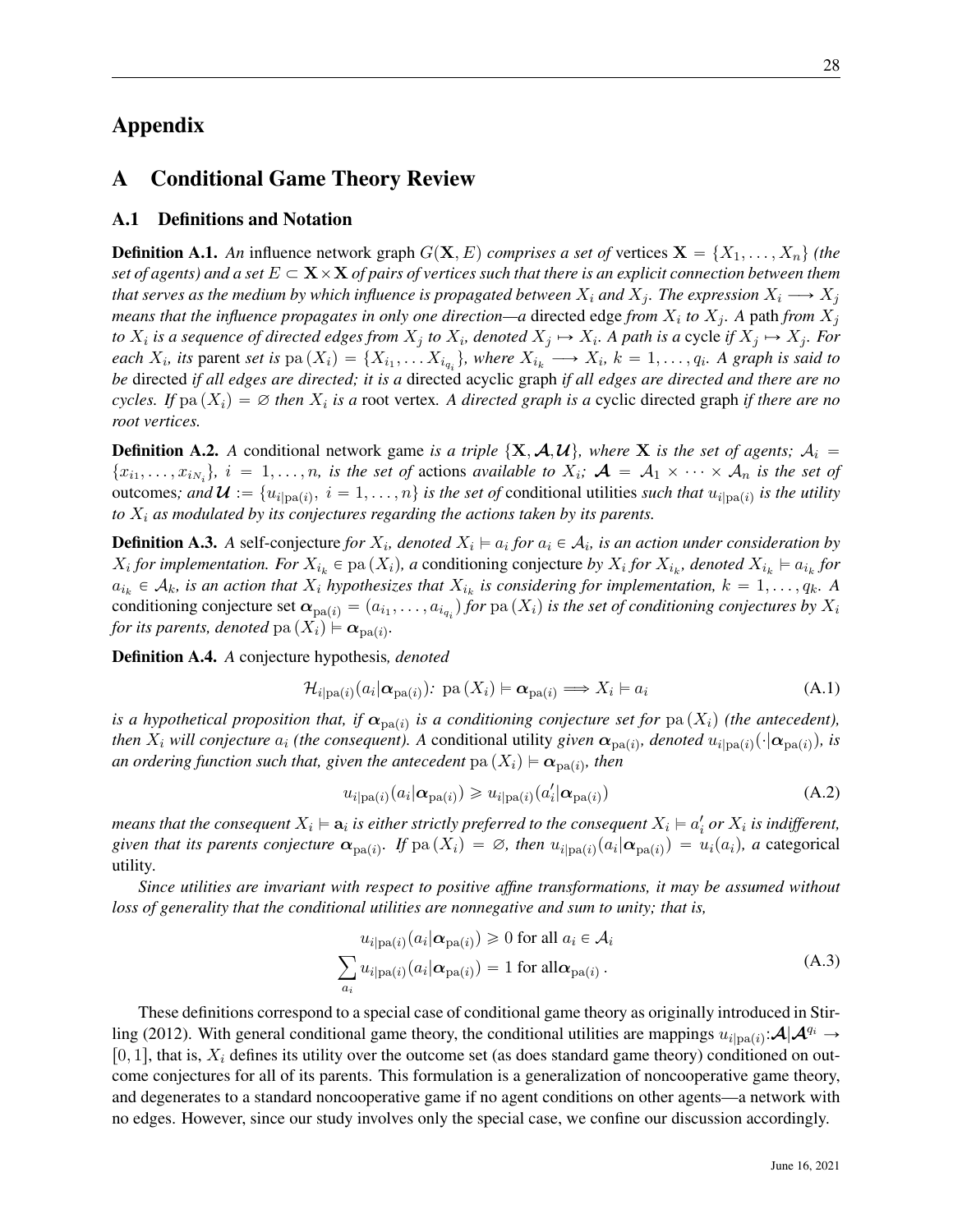#### A.2 Acyclic Conditional Game Model

Conditional game theory applies syntactical structure of Bayesian network theory with agents (analogous to random variables) as vertices and edges as conditional utility functions (analogous to conditional probability mass functions) that convey social influence from the parents to the children. Analogous to the way the conditional mass functions are combined via the chain rule to generate a joint probability mass functions, the conditional utilities are combined via the chain rule to generate a *coordination function* that captures all of the nascent social relationships that emerge as the agents interact (cf. Pearl (1988), Stirling (2012, 2016)). Thus, the coordination function comprises the product of the conditional utility mass functions, yielding

$$
w_{1:n}(a_1,\ldots,a_n) = \prod_{i=1}^n u_{i|pa(i)}(a_i|\boldsymbol{\alpha}_{pa(i)}),
$$
 (A.4)

where  $(a_1, \ldots, a_n)$ , termed the *coordination profile*, is the set of self-conjectures of  $\{X_1, \ldots, X_n\}$ . If  $u_{i|pa(i)}(a_i) = u_i(a_i)$ , a categorical utility, if  $pa(X_i) = \emptyset$  (i.e.,  $X_i$  is a root vertex).

The individual coordinated utility functions are obtained by marginalization, yielding

$$
w_i(a_i) = \sum_{-a_i} w_{1:n}(a_1, \dots, a_n),
$$
 (A.5)

where the notation  $\sum_{n=1}^{\infty}$  defines the *exclusion sum*–the sum is taken over all elements in the argument list *except* a<sup>i</sup> .

CGT thus appropriates all of the syntactical machinery of probability theory, but with different semantics. Analogous to the way a joint probability mass function serves as a comprehensive model of the statistical interrelationships among a collective of random variables, the coordination function serves as a comprehensive model of the social interrelationships among a collective of agents. It provides a ranking of the degrees of compatibility for all action profiles and characterizes the propensity of the members of the network to behave in a systematic and organized way. Whereas the conditional utility  $u_{i|pa(i)}$  provides an *ex ante* conditional ordering over  $X_i$ 's action set before social interaction occurs, the coordinated utility  $w_i$ provides an *ex post* ordering after having taken into consideration the effects of social interaction.

#### A.3 Extension to Cyclic Networks

The conditional game model may be extended to include cyclic influence of the form

$$
X_1 \xrightarrow{u_{2|1}} X_2 \tag{A.6}
$$

by viewing this scenario as an infinite sequence of interrelationships that occur as time evolves, where  $X_1$ influences  $X_2$  who then influences  $X_1$ , who again influences  $X_2$ , and so forth. The central issue is whether such a sequence of transitions oscillates unendingly or ultimately converges to a steady state of fixed utilities for each agent. Fortunately, however, since CGT complies with the syntax of probability theory, we may apply Markov chain convergence theory to address this scenario.

In a standard probability context, a discrete-time Markov process is a sequence of time-indexed random variables  $\{Y(\tau), \tau \in \{1, 2, ...\}$  of the form

$$
Y(1) \xrightarrow[p_{2|1,\tau=1}]{p_{2|1,\tau=1}} Y(2) \xrightarrow[p_{3|2,\tau=2}]{p_{4|3,\tau=3}} Y(3) \xrightarrow[p_{4|3,\tau=3}]{p_{4|3,\tau=3}} Y(4) \xrightarrow[p_{5|4,\tau=4}]{p_{5|4,\tau=4}} \cdots,
$$
 (A.7)

where  $p_{\tau+1|\tau}$  is the conditional probability mass function governing  $Y(\tau + 1)$  given  $Y(\tau)$ . This probability structure assures that  $Y(\tau - 1)$  and  $Y(\tau + 1)$  are conditionally independent, given  $Y(\tau)$ . In other words,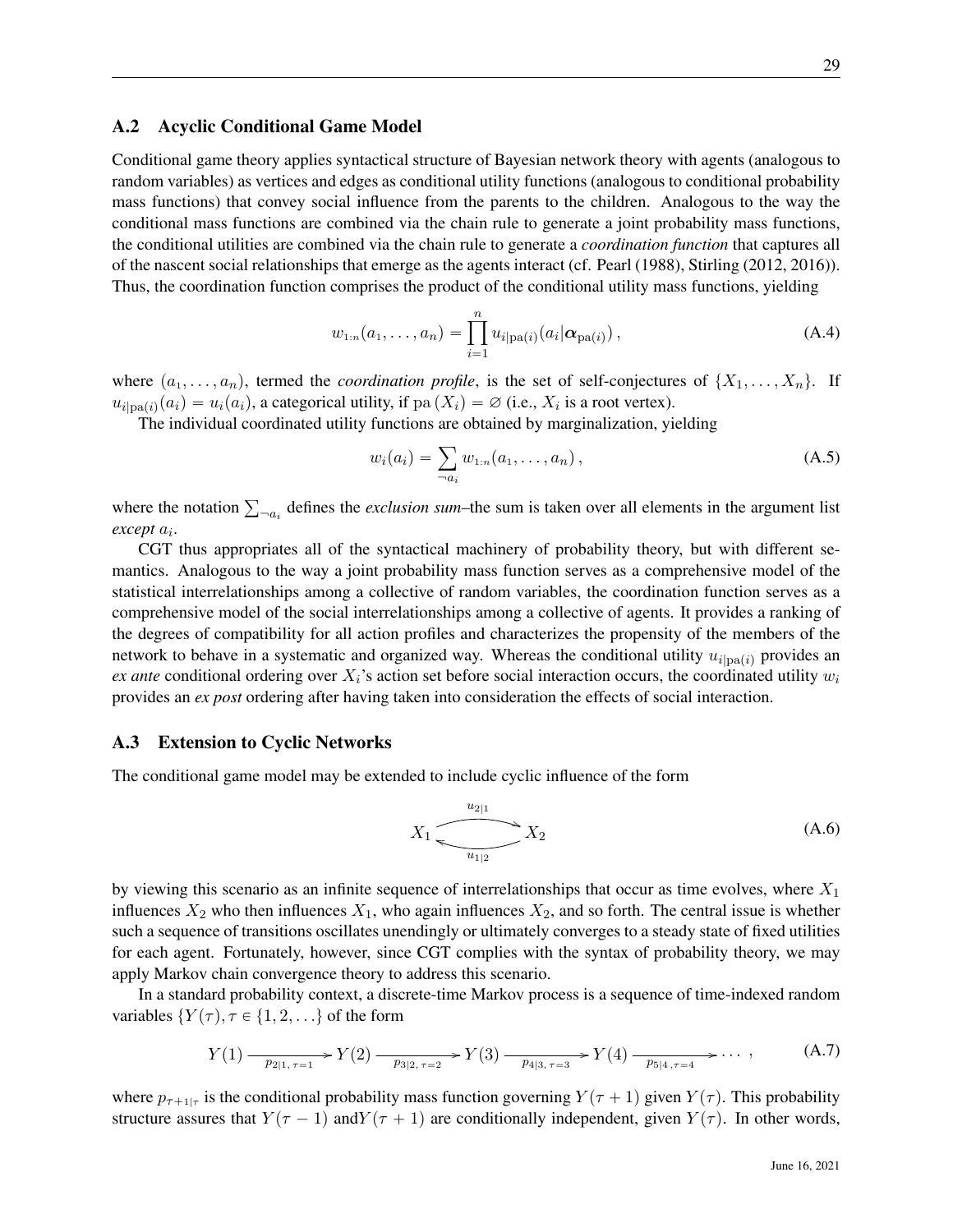30

the Markov property is equivalent to the statement that the state of the past and the state of the future are conditionally independent, given the state of the present.

Analogously, we may view the network defined by (A.6) as a collective of time-sequenced acyclic networks of the form

$$
X_1(1) \xrightarrow[u_{2|1,\tau=1}]{u_{2|1,\tau=1}} X_2(2) \xrightarrow[u_{1|2,\tau=2}]{u_{1|2,\tau=2}} X_1(3) \xrightarrow[u_{2|1,\tau=3}]{u_{2|1,\tau=3}} X_2(4) \xrightarrow[u_{1|2,\tau=4}]{u_{1|2,\tau=4}} \cdots
$$
 (A.8)

**Definition A.5.** *The agents*  $X_1(\tau - 1)$  *and*  $X_1(\tau + 1)$  *are* conditionally socially independent, given  $X_2(\tau)$ , *if the the conditional subgroup coordination function satisfies the condition*

$$
w_{\tau-1,\tau+2|\tau}(a_1,a'_1|a_2) = w_{\tau-1|\tau}(a_1|a_2)w_{\tau+1|\tau}(a'_1|a_2).
$$
 (A.9)

*We express this condition with the notation*  $X_1(\tau - 1) \perp X_1(\tau + 1) | X_2(\tau)$ .

Suppose at iteration  $\tau = 1$ ,  $X_1$ 's marginal utility is  $w_1(a_1, 1)$  (with the second argument corresponding to iteration), the coordination function at iteration  $\tau = 2$  is, applying (A.4),

$$
w_{12}(a_1, a_2, 2) = w_1(a_1, 1)u_{2|1}(a_2|a_1), \qquad (A.10)
$$

with marginal for  $X_2$  computed at iteration  $\tau = 2$  using, as (A.5) as

$$
w_2(a_2, 2) = \sum_{a_1} w_{12}(a_1, a_2, 2).
$$
 (A.11)

The coordination function and marginalization may be combined using matrix notation

$$
\mathbf{w}_i(\tau) = T_{i|j} \mathbf{w}_j(\tau) , \qquad (A.12)
$$

where the *mass vector* is

$$
\mathbf{w}_{i}(\tau) = \begin{bmatrix} w_{i}(x_{i1}, \tau) \\ w_{i}(x_{i2}, \tau) \\ \vdots \\ w_{i}(x_{iN_{i}, \tau}) \end{bmatrix}
$$
(A.13)

and

$$
T_{i|j} = \begin{bmatrix} u_{i|j}(x_{i1}|x_{j1}) & \cdots & u_{i|j}(x_{i1}|x_{jN_j}) \\ \vdots & & \vdots \\ u_{i|i}(x_{iN_i}|x_{i1}) & \cdots & u_{i|j}(x_{iN_i}|x_{jN_j}) \end{bmatrix}
$$
(A.14)

is the *state-to-state transition matrix* from  $X_j$  to  $X_i$  for  $i|j \in \{1|2, 2|1\}$ . Thus, we may express the state of  $X_i$  at iteration  $\tau$  as

»

$$
\mathbf{w}_i(\tau) = T_{i|j}\mathbf{w}_j(\tau - 1) = T_{i|j}T_{j|i}\mathbf{w}_i(\tau - 2) = T_i\mathbf{w}_i(\tau - 2), \qquad (A.15)
$$

where  $T_i = T_{i|j}T_{j|i}$  is the *closed-loop transition matrix*. In general, it holds that

$$
\mathbf{w}_i(\tau) = T_i^{\tau} \mathbf{w}_i(0), \qquad (A.16)
$$

where  $\tau$  is now expressed in closed-loop iteration increments. The key result of Markov theory is the *Markov chain convergence theorem*.